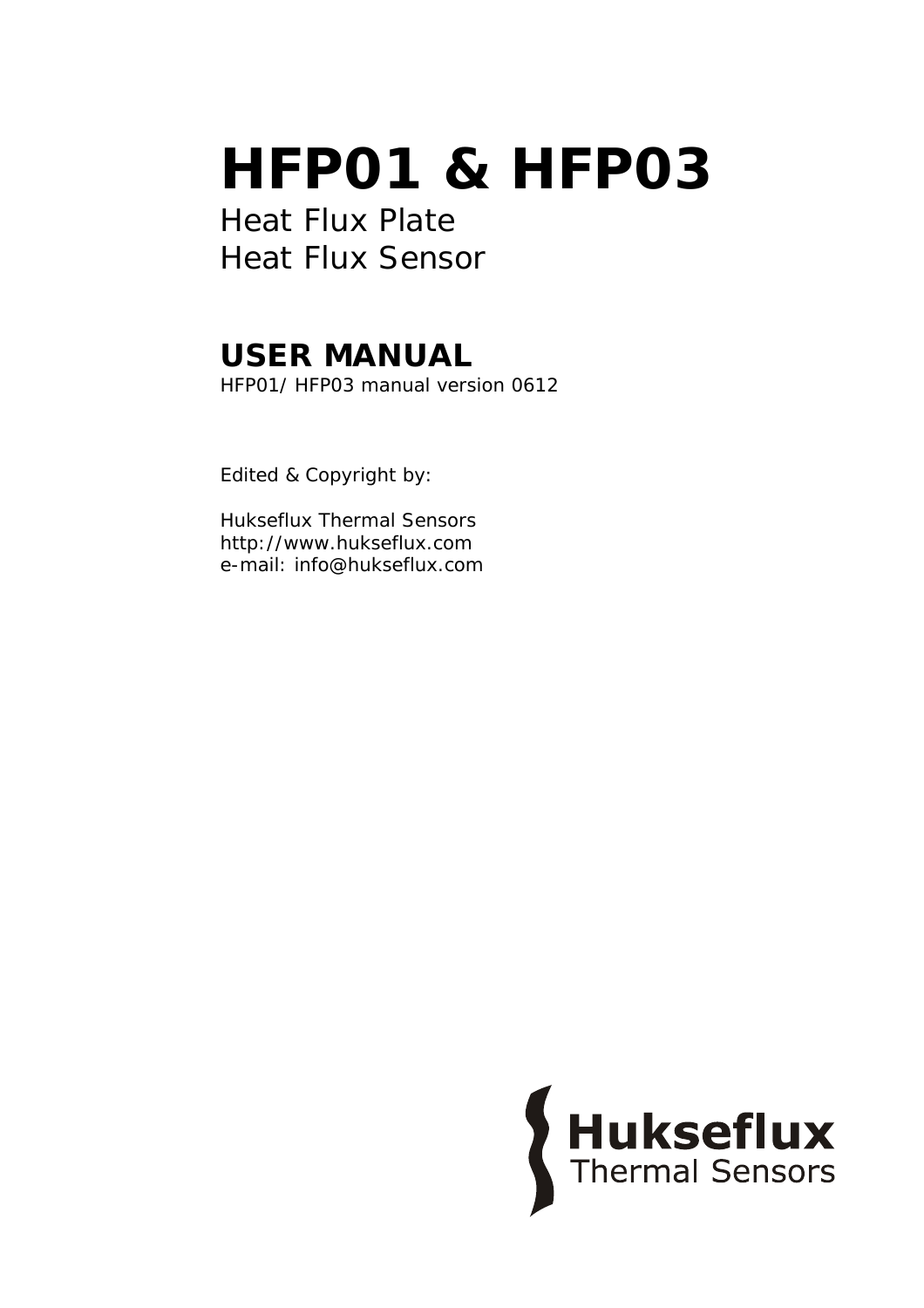### **Contents**

 $\boldsymbol{\zeta}$ 

|                | List of symbols                                            | 4  |
|----------------|------------------------------------------------------------|----|
|                | Introduction                                               | 5  |
| 1              | <b>General Theory</b>                                      | 6  |
|                | 1.1 General heat flux sensor theory                        | 6  |
| 1.2            | Detailed description of the measurement: resistance error, |    |
|                | contact resistance, deflection error and temperature       |    |
|                | dependence                                                 | 8  |
| $\overline{2}$ | <b>Application in meteorology</b>                          | 11 |
| 3              | <b>Application in building physics</b>                     | 14 |
| 4              | <b>Specifications of HFP01</b>                             | 16 |
| 5              | Short user guide                                           | 19 |
| 6              | <b>Putting HFP01 into operation</b>                        | 20 |
| 7              | <b>Installation of HFP01 in meteorology</b>                | 21 |
| 8              | <b>Installation of HFP01 in building physics</b>           | 22 |
| 9              | <b>Maintenance of HFP01</b>                                | 24 |
| 10             | <b>Electrical connection of HFP01</b>                      | 26 |
|                | 11 Appendices                                              | 27 |
|                | 11.1 Appendix on cable extension for HFP01                 | 27 |
|                | 11.2 Appendix on trouble shooting                          | 28 |
|                | 11.3 Appendix on heat flux sensor calibration              | 29 |
|                | 11.4 Appendix on heat transfer in meteorology              | 30 |
|                | 11.5 Appendix on heat transfer in building physics         | 32 |
|                | 11.6 Appendix on HFP03                                     | 33 |
|                | 11.7 CE declaration of conformity                          | 35 |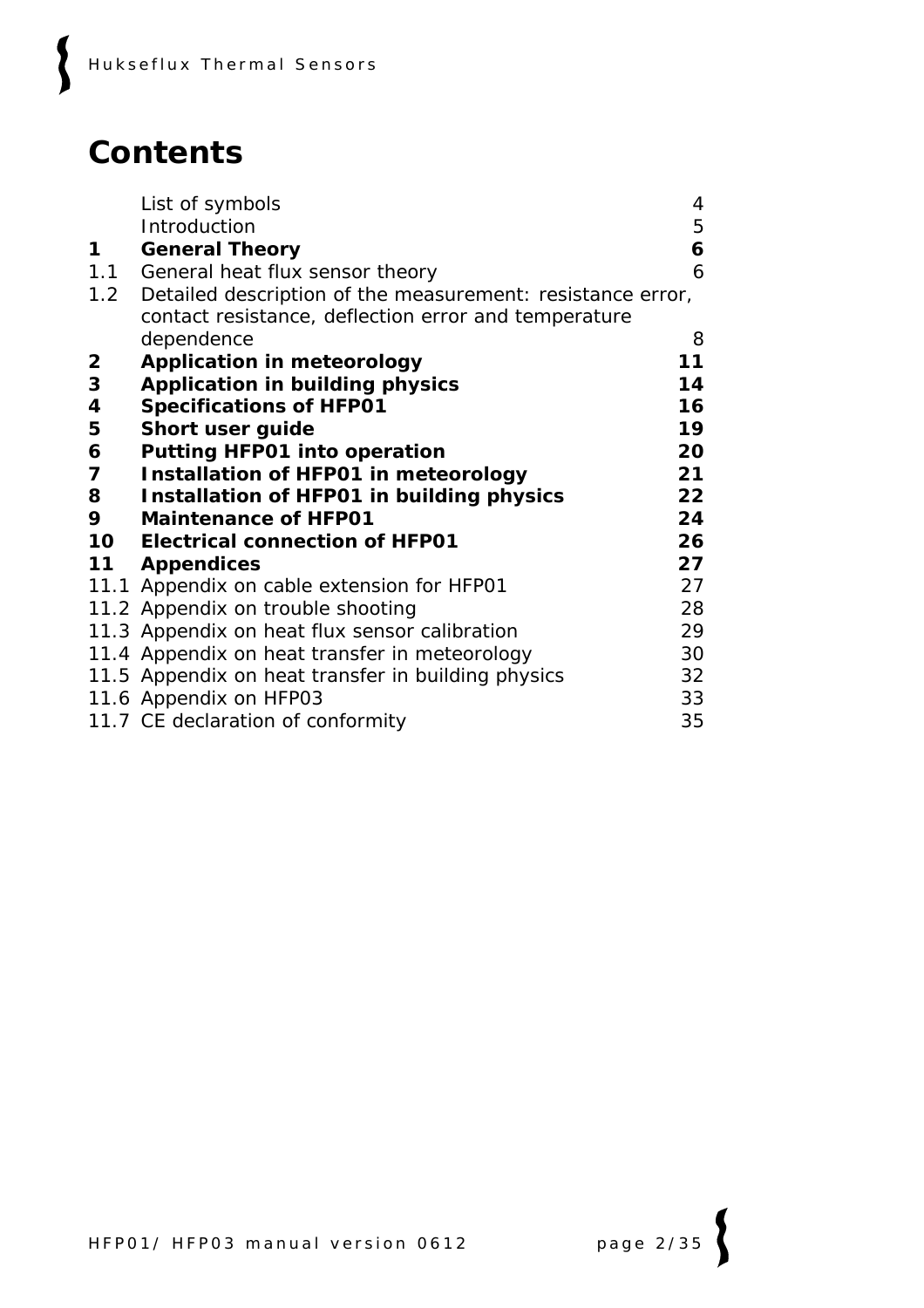$\{$ 

### **List of symbols**

| Heat flux<br>Thermal conductivity of the            | $\varphi$     | W $m^{-2}$                         |
|-----------------------------------------------------|---------------|------------------------------------|
| surrounding medium or object on which               |               |                                    |
| the sensor is mounted                               | $\lambda$     | W/mK                               |
| Voltage output                                      | $\vee$        | V                                  |
| HFP01 sensitivity                                   |               | $E_{sen}$ $\mu$ V/Wm <sup>-2</sup> |
| Thermal conductivity dependence of E <sub>sen</sub> | $E_{\lambda}$ | mK/W                               |
| Time                                                | t             | S                                  |
| Surface area                                        | A             | m <sup>2</sup>                     |
| Electrical resistance                               | $R_{\rm e}$   | $\Omega$                           |
| Thermal resistance                                  |               | $R_{th}$ Km <sup>2</sup> /W        |
| Temperature                                         | $\mathsf{T}$  | K                                  |
| Temperature dependence                              |               | TD %/K                             |
| Depth of burial                                     | d             | m                                  |
| Subscripts                                          |               |                                    |
| Property of the sensor                              | sen           |                                    |
| Property of air                                     | air           |                                    |
| Property during calibration                         | cal           |                                    |
| Property of the object on which HFP01 is            |               |                                    |
| mounted                                             | obj           |                                    |

Property at the soil surface surf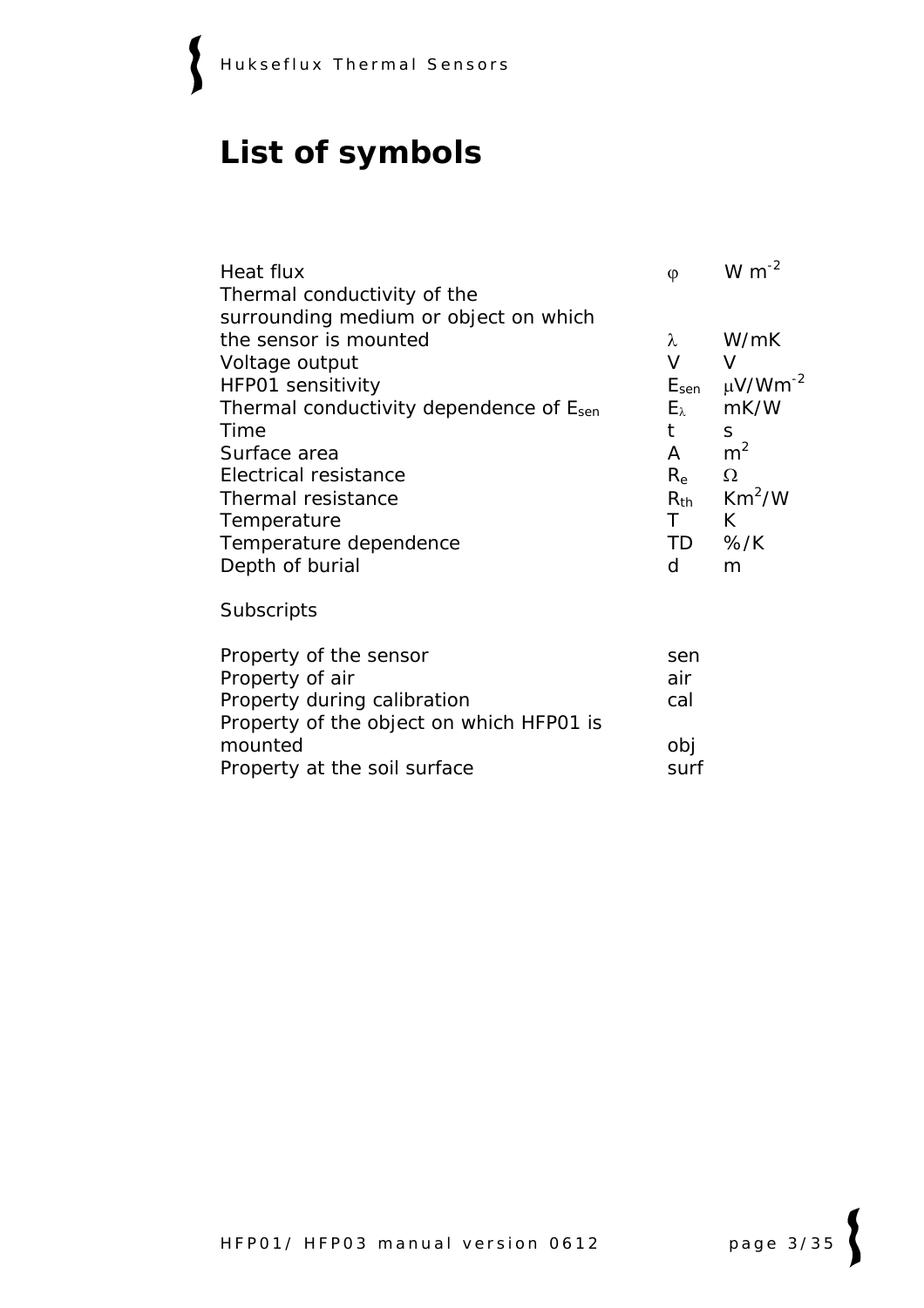## **Introduction**

HFP01 is the world's most popular sensor for heat flux measurement in the soil and through walls and building envelopes. By using a ceramics-plastic composite body the total thermal resistance is kept small.

HFP01 serves to measure the heat that flows through the object in which it is incorporated or on which it is mounted. The actual sensor in HFP01 is a thermopile. This thermopile measures the differential temperature across the ceramics-plastic composite body of HFP01. Working completely passive, HFP01 generates a small output voltage proportional to the local heat flux. Using HFP01 is easy. For readout one only needs an accurate voltmeter that works in the millivolt range. To calculate the heat flux, the voltage must be divided by the sensitivity; a constant that is supplied with each individual instrument.

HFP01 can be used for in-situ measurement of building envelope thermal resistance (R-value) and thermal transmittance (Hvalue) according to ISO 9869, ASTM C1046 and ASTM 1155 standards.

Traceability of calibration is to the "guarded hot plate" of National Physical Laboratory (NPL) of the UK, according to ISO 8302 and ASTM C177.

A typical measurement location is equipped with 2 sensors for good spatial averaging. If necessary two sensors can be put in series, creating a single output signal.

If measuring in soil, in case a more accurate measurement is needed the model HFP01SC should be considered.

In case a more sensitive measurement is required, model HFP03 should be considered.

In case of special requirements, like high temperature limits, smaller size or flexibility the PU series could offer a solution.

This manual can also be used for HFP03. Differences between HFP03 and HFP01 are highlighted in a special appendix on HFP03.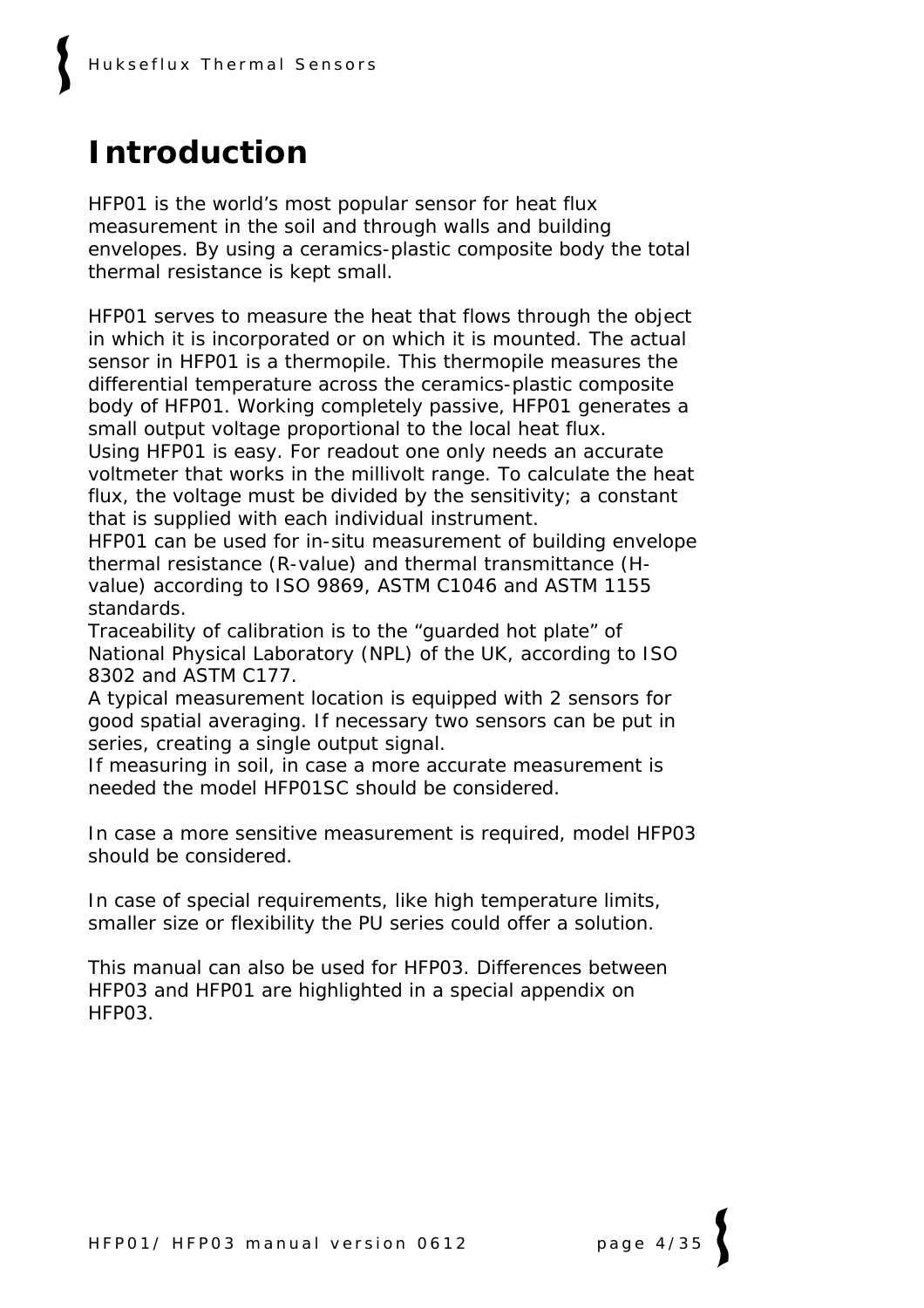

Figure 1 *Drawing of HFP01 sensor* 





Figure 2 *HFP01 heat flux plate dimensions: (1) sensor area, (2) guard of ceramics-plastic composite, (3) cable, standard length is 5 m. All dimensions are in mm.*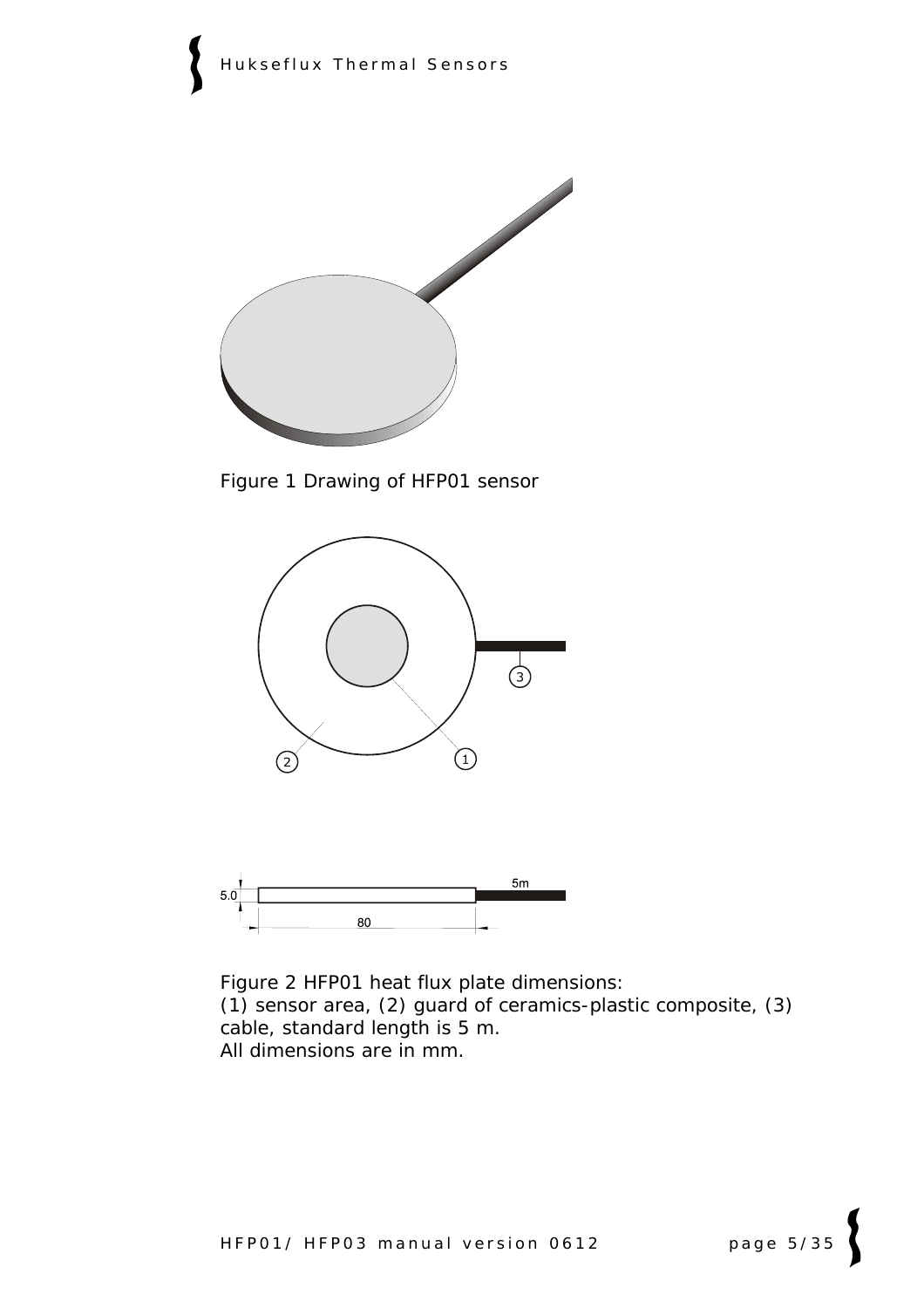# **1 General Theory**

### **1.1 General heat flux sensor theory**

As in most heat flux sensors, the actual sensor in HFP01 is a thermopile. This thermopile measures the differential temperature across the ceramics-plastic composite body of HFP01. Working completely passive, it generates a small output voltage that is proportional to the differential temperature that powers the heat flux travelling through it. (heat flux is proportional to the differential temperature divided by the local thermal conductivity of the heat flux sensor).

Assuming that the heat flux is steady, that the thermal conductivity of the body is constant and that the sensor has negligible influence on the thermal flow pattern, the signal of HFP01 is proportional to the local heat flux in Watt per square meter.

Using HFP01 is easy. For readout one only needs an accurate voltmeter that works in the millivolt range. To convert the measured voltage  $V_{sen}$  to a heat flux  $\varphi$ , the voltage must be divided by the sensitivity  $E_{sen}$ , a constant that is supplied with each individual sensor.

 $\varphi = V_{\text{sen}} / E_{\text{sen}}$  1.1.1

HFP01 is a weatherproof sensor. It complies with the CE directives.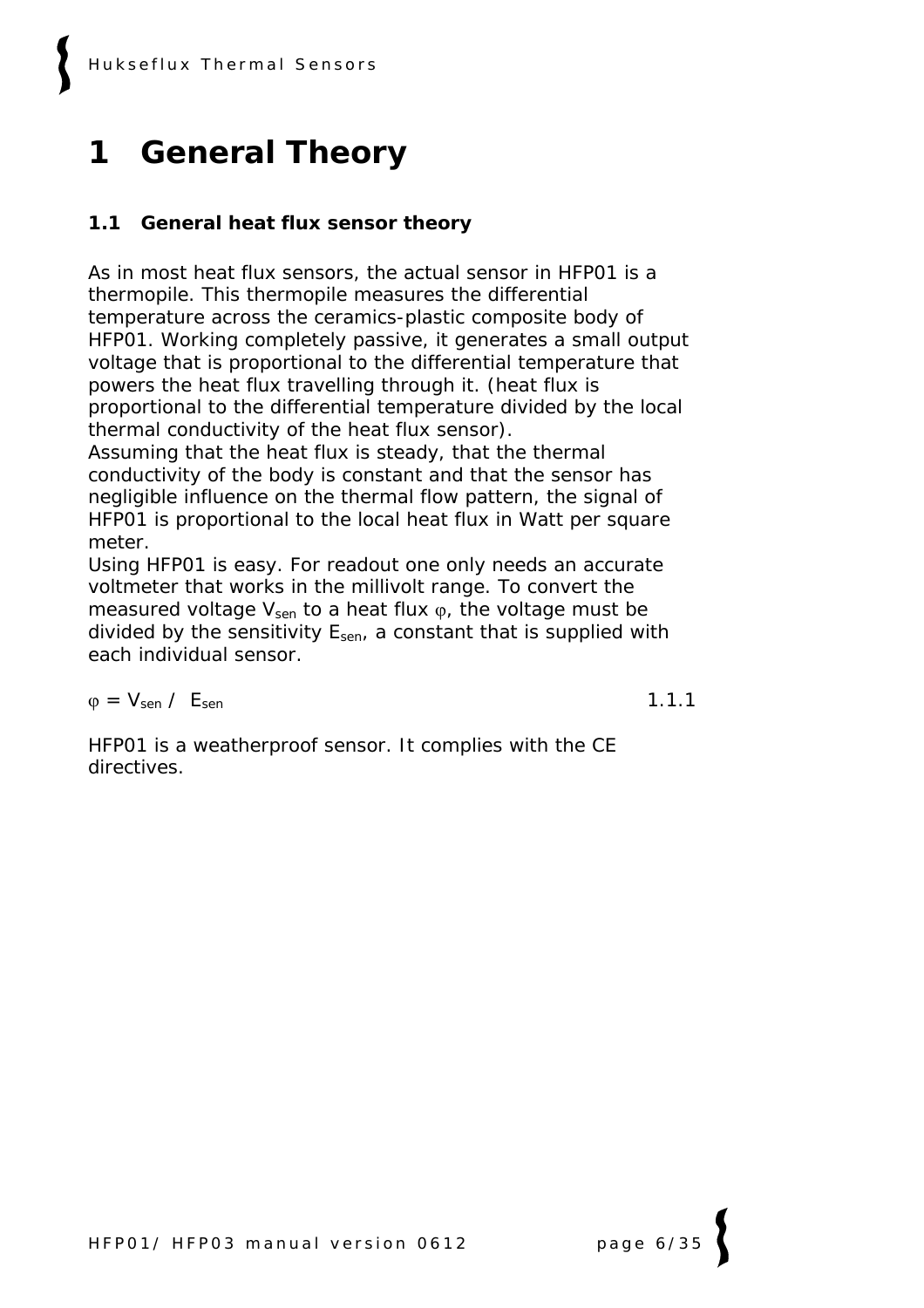

Figure 1.1 *General characteristics of a heat flux sensor like HFP01.* 

*When heat (6) is flowing through the sensor, the filling material*   $(3)$  will act as a thermal resistance. Consequently the heat flow  $\varphi$ *will go together with a temperature gradient across the sensor, creating a hot side (5) and a cold side (4). The majority of heat flux sensors is based on a thermopile; a number of thermocouples (1,2) connected in series. A single thermocouple will generate an output voltage that is proportional to the temperature difference between the joints (copper-constantan and constantan-copper). This temperature difference is, provided that errors are avoided, proportional to the heat flux, depending only on the thickness and the average thermal conductivity of the sensor. Using more thermocouples in series will enhance the output signal. In the picture the joints of a copper-constantan thermopile are alternatively placed on the hot- and the cold side of the sensor. The two different alloys are represented in different colours 1 and 2. The thermopile is embedded in a filling material, usually a plastic, in case of HFP01 a special Ceramicsplastic composite. Each individual sensor will have its own sensitivity, Esen, usually expressed in Volts output, Vsen, per Watt per square meter heat flux* ϕ*. The flux is calculated:*   $\varphi = V_{\text{sen}}/E_{\text{sen}}$ .

*The sensitivity is determined at the manufacturer, and is found on the calibration certificate that is supplied with each sensor.*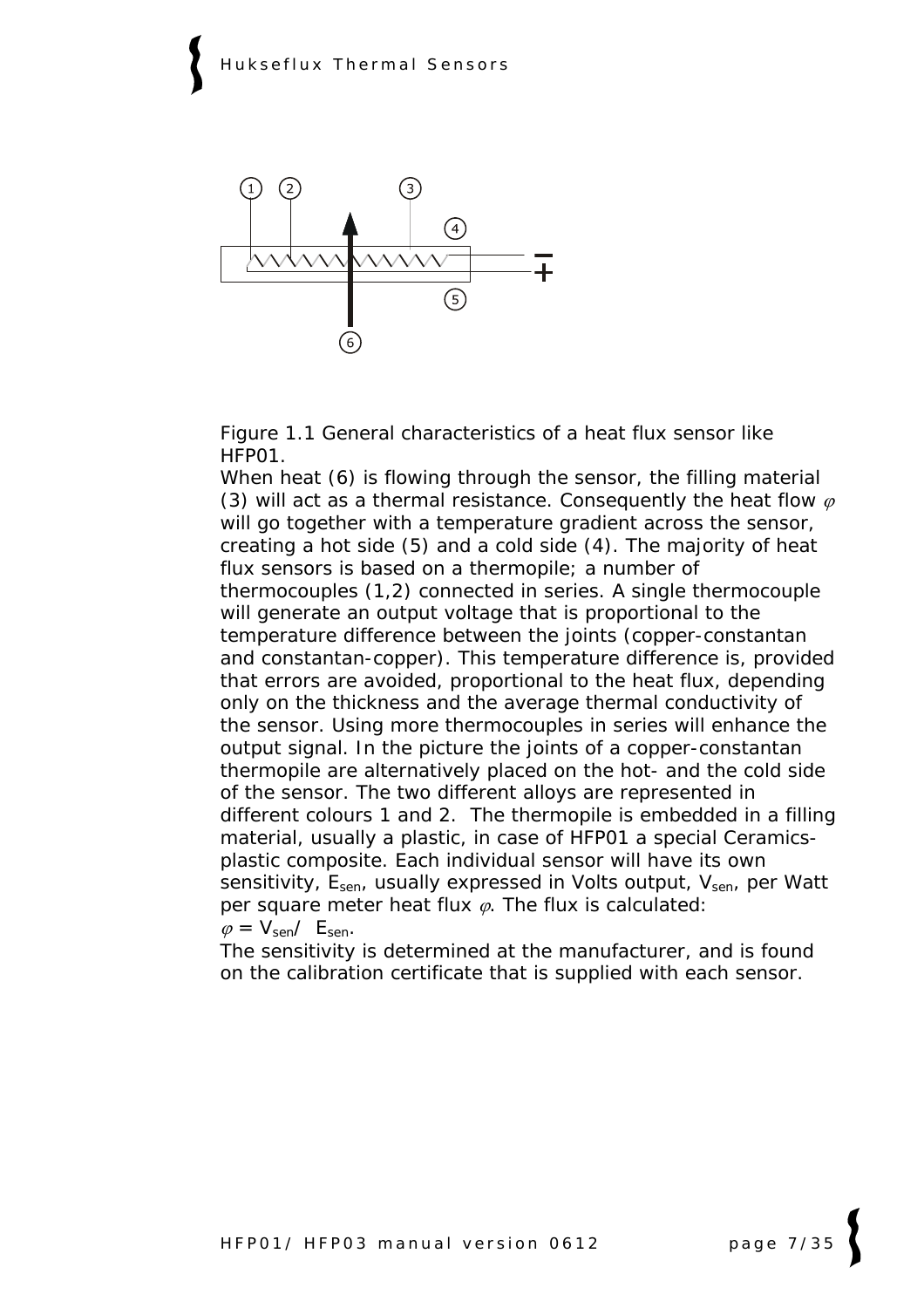#### **1.2 Detailed description of the measurement: resistance error, contact resistance, deflection error and temperature dependence**

As a first approximation, the heat flux is expressed as:

 $\varphi = V_{\text{sen}} / E_{\text{sen}}$  1.2.1

This paragraph offers a more detailed description of the heat flux measurement. It should be noted that the following theory for correcting deflection errors and temperature dependence is not often applied. Usually one will work with formula 1.2.1, possibly corrected with 1.2.2.

When mounting the sensor in or on an object with limited thermal resistance, the sensor thermal resistance itself might be significantly influencing the undisturbed heat flux. One part of the resulting error is called the resistance error, reflecting a change of the total thermal resistance of the object.



Figure 1.2.1 *The resistance error: a heat flux sensor (2) increases or decreases the total thermal resistance of the object on which it is mounted (1) or in which it is incorporated. This can lead either to a larger of smaller (increase of or decrease of the- ) heat flux (3).*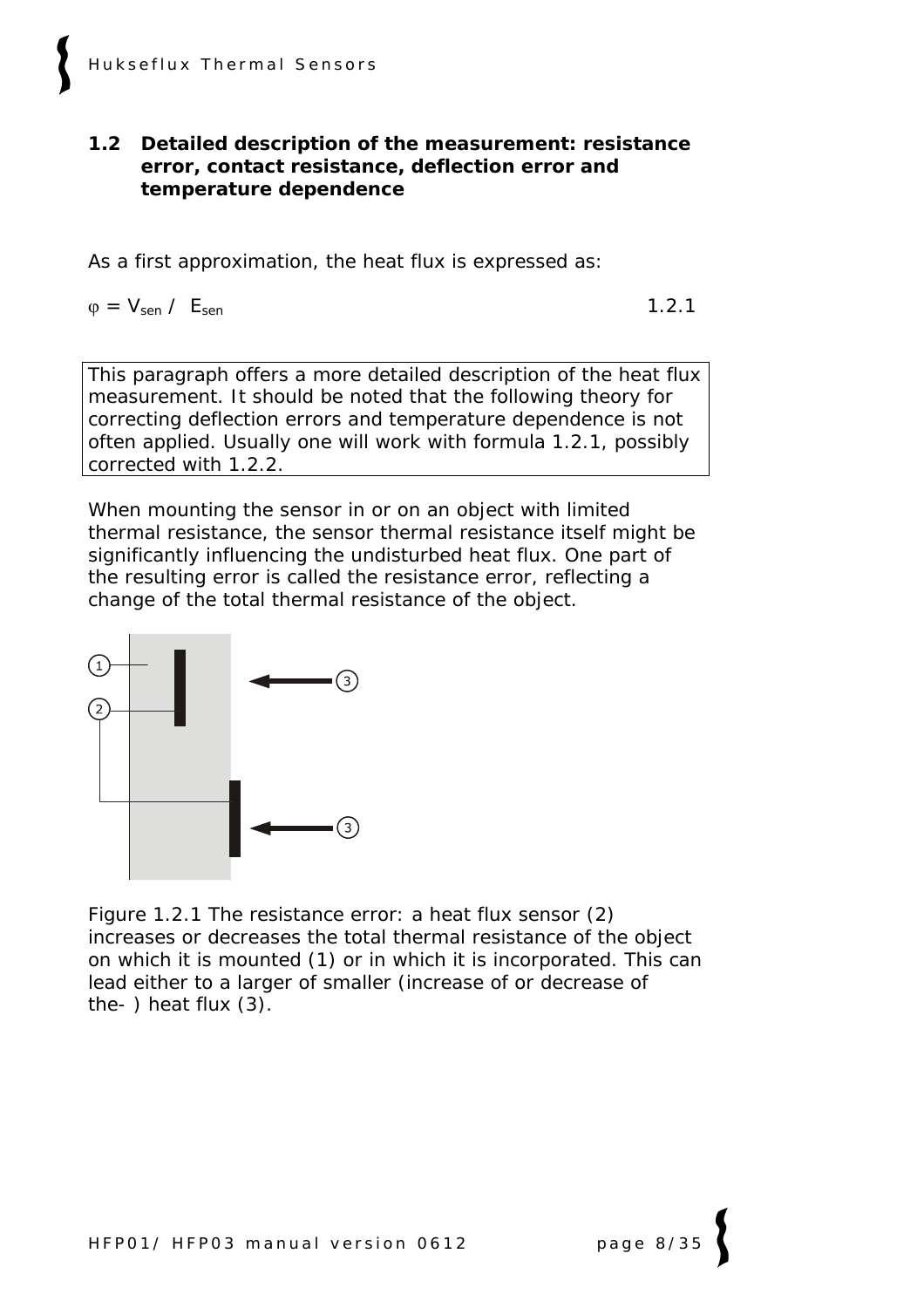

Figure 1.2.2 *The resistance error: a heat flux sensor (2) increases or decreases the total thermal resistance of the object on which it is mounted or in which it is incorporated. An otherwise uniform flux (1) is locally disturbed (3). In this case the measured heat flux is smaller than the actual undisturbed flux,( 1).*

A first order correction of the measurement is:

 $\varphi$  =  $(R_{thobj} + R_{thsen})$  V sen / E sen  $R_{thobj}$  (1.2.2)

This correction is often applied with thin or well-isolated walls. Note: this correction can only be determined for objects with limited (finite) dimensions. For this reason this correction is not applicable in soils.

In addition to the resistance error, the fact that the thermal conductivity of the surrounding medium differs from the sensor thermal conductivity causes the heat flux to deflect. The resulting error is called the deflection error. The deflection error is determined in media of different thermal conductivity by experiments or using theoretical approximations. The result of these experiments is laid down as the so-called thermal conductivity dependence  $E_{\lambda}$ . The order of magnitude of  $E_{\lambda}$  is constant for one sensor type. For HFP01,  $E_{\lambda}$  is given in the list of specifications.

$$
E_{\text{sen}} = E_{\text{sen, cal}} (1 + E_{\lambda} (\lambda_{\text{cal}} - \lambda_{\text{med}}))
$$
 1.2.3

Note: this correction can only be applied when there is a substantial amount of (at least 40 mm) medium on both sides of the sensor. In soils  $\lambda_{\text{med}}$  usually is not known. The value of  $\lambda_{\text{cal}}$ typically is zero.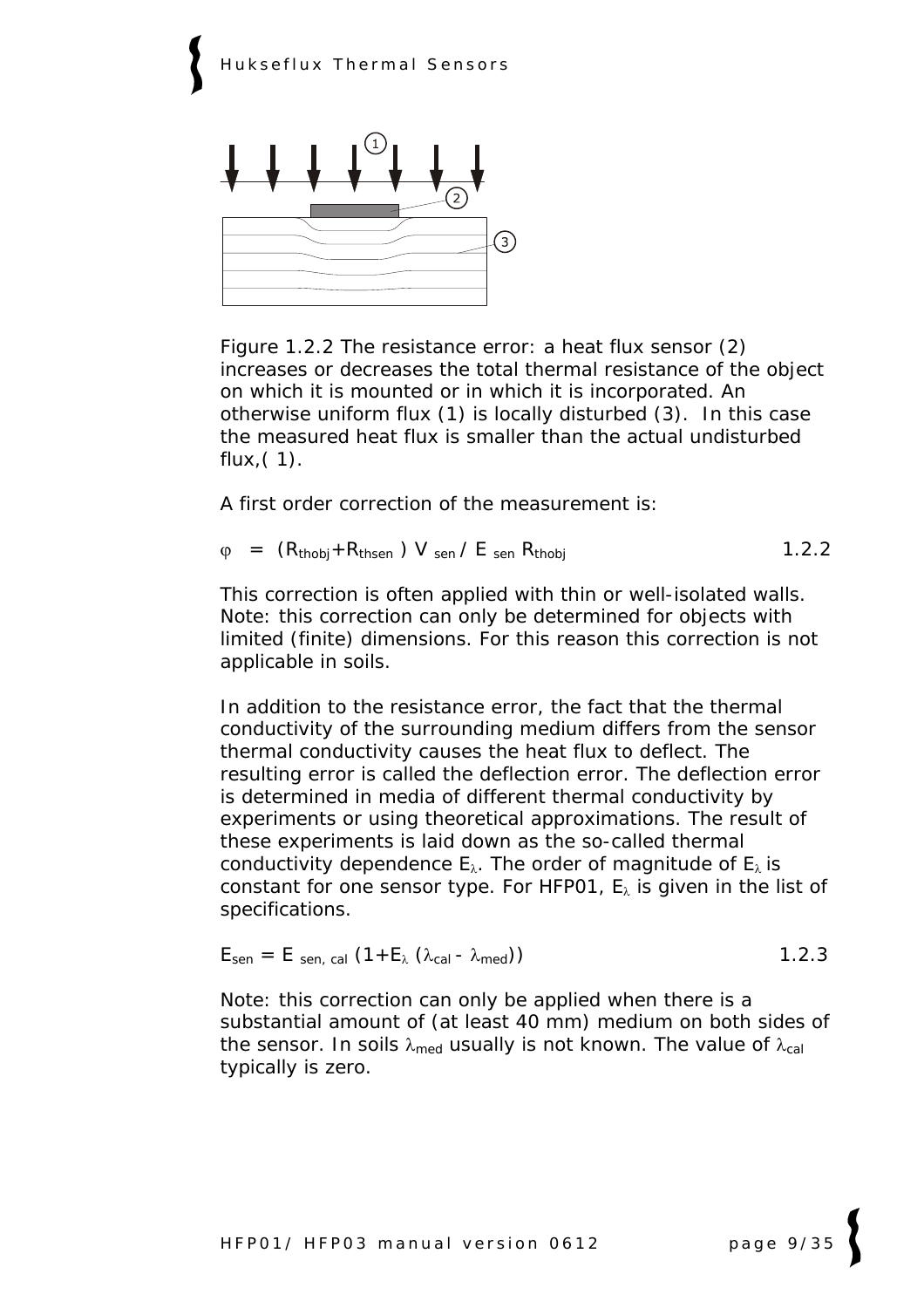

Figure 1.2.3 *The deflection error. The heat flux (1) is deflected in particular at the edges of the sensor. As a result the measurement will contain an error; the so-called deflection error. The magnitude of this error depends on the medium thermal conductivity, sensor thermal properties as well as sensor design.*

In addition, the sensitivity of heat flux sensors is temperature dependent. The temperatre dependence TD reflects the fact that the sensitivity changes with temperature:

 $E_{\text{sen}} = E_{\text{sen, cal}} (1 + TD (T_{\text{cal}} - T_{\text{sen}}))$  1.2.4

Combining 1.2.3 and 1.2.4:

 $E_{sen}$  =

E sen, cal  $\{(1 + E_{\lambda} (\lambda_{cal} - \lambda_{med})) + (1 + TD (T_{sen} - T_{cal})))\}$  1.2.5

This correction is rarely applied because TD is typically small.

Apart from the sensor's own thermal resistance, also contact resistances between sensor and surrounding material are demanding special attention. Essentially any air gaps add to the sensor thermal resistance, at the same time increasing the deflection error in an unpredictable way. In all cases the contact between sensor and surrounding material should be as well and as stable as possible, so that it is not influencing the measurement. It should be noted that the conductivity of air is approximately 0.02 W/m.K, ten times smaller than that of the heat flux sensor. It follows that air gaps form major contact resistances, and that avoiding the occurrence of significant air gaps should be a priority whenever heat flux sensors are installed.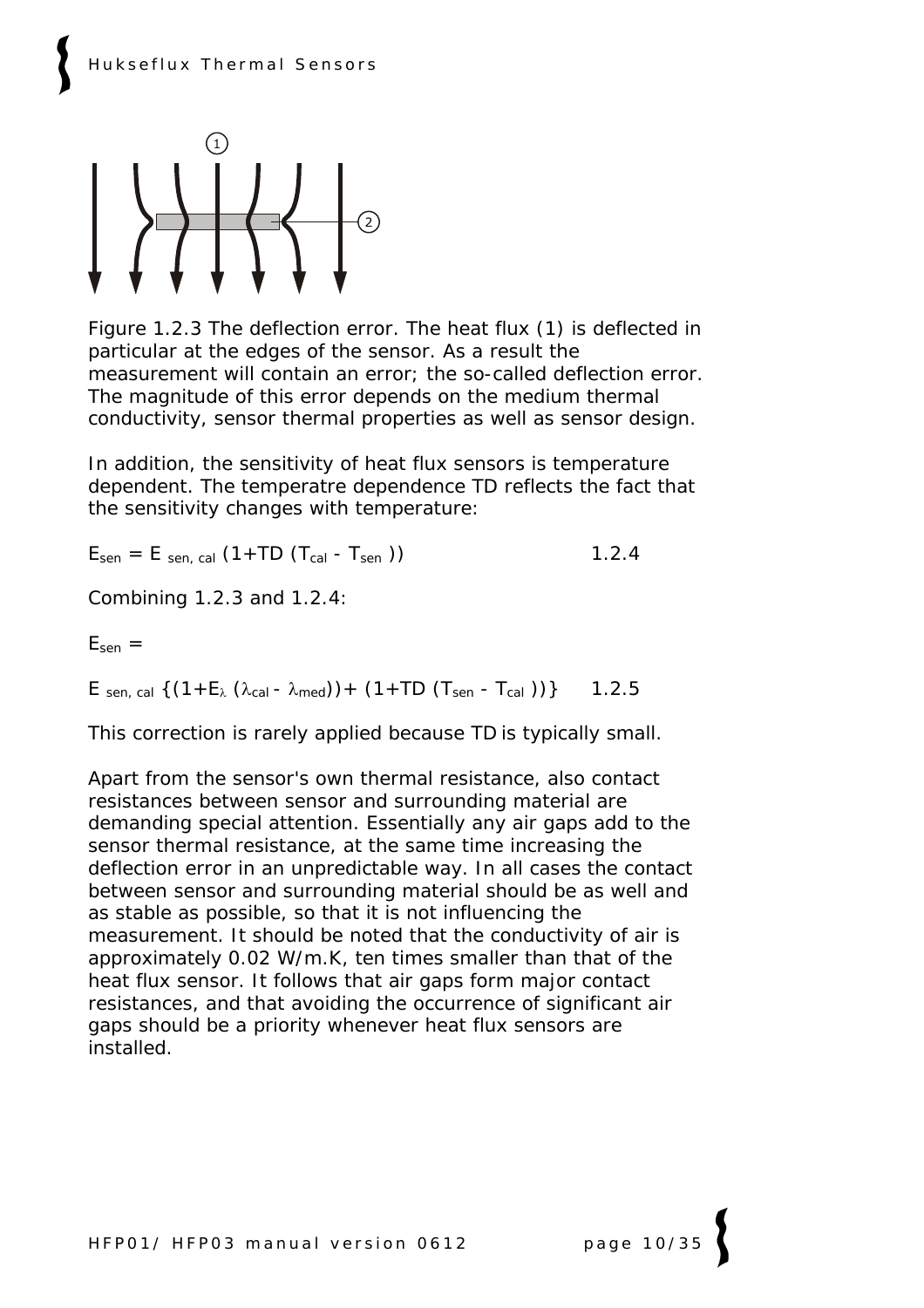### **2 Application in meteorology**

In meteorological applications the primary purpose is to measure the part of the energy balance that goes into the soil. This soil heat flux in itself is in most cases of limited interest. However, knowing this quantity, it is possible to "close the balance". In other words, apply the law of conservation of energy to check the quality of the other (convective and evaporative) flux measurements. For more information on meteorological measurement of heat flux, see the appendix.

Users should be aware of the fact that the soil heat flux measurement with HFP01 in most cases is not resulting in a high accuracy result. The main causes are:

1 the fact that measurement at one location in the soil will have only limited validity for a larger area; variability of soil surface can be very lage.

2 the fact that variations in soil thermal properties over time result in significant measurement errors.

If measuring in soil, in case a more accurate measurement is needed the model HFP01SC should be considered.



Figure 2.1 *Typical meteorological energy balance measurement system with HFP01 installed under the soil.*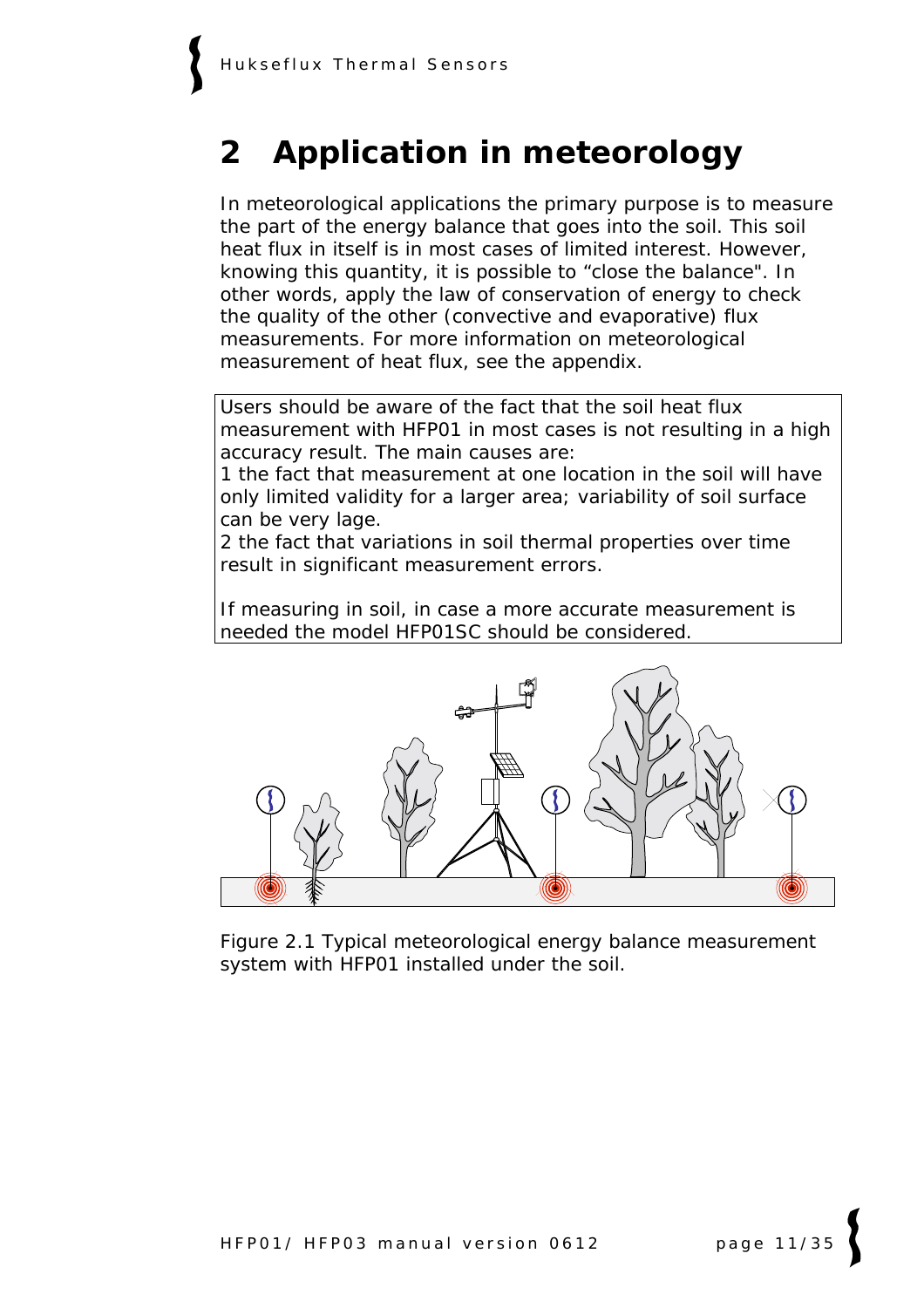In a perfect environment, the initial calibration accuracy of heat flux sensors is estimated to be  $+3$  /- 3%.

In field experiments it is difficult to find one location that can be considered to be representative of the whole region. Also temporal effects of shading on the soil surface can give a false impression of the heat flux. For this reason typically two sensors are used for each station, usually at a distance of 5 meters.

Apart from the question of representativeness of the measurement location, the main problem with heat flux measurements in meteorology is that the sensitivity of a heat flux sensor is dependent on the thermal conductivity of the surrounding medium. This deflection error is described in chapter 1. In soil heat flux measurement the accuracy of soil heat flux measurements very much suffers from the fact that the surrounding medium is both unknown to the manufacturer and changing over time. A typical HFP01 has a thermal conductivity of 0.8 W/mK, while soils can vary between extremes of 0.2 and 4 W/mK. Sand in relatively dry condition can have a thermal conductivity of 0.3 W/mK (perfectly dry 0.2) while the same sand when saturated with water reaches 2.5 W/mK. A typical HFP01 performing a correct measurement in dry sand will make a – 16% error in wet sand. As in wet sand the heat tends to travel around the badly conducting sensor, the flux will be underestimated by 16%.

This example serves to illustrate that in soils where conditions vary the so-called thermal conductivity dependence leads to large deflection errors.

The third important error is temperature dependence. Over the entire temperature range from -30 to  $+$  70 degrees C, the temperature error is  $+/-$  5%. Taking the worst case soil, pure sand, for the conventional heat flux measurement in meteorology the overall worst case accuracy is estimated to be +8 /- 24%. This is rounded off to +10 / -25 %.

In most situations the soil will not be pure sand, and in an average climate the difference between the yearly extremes might be -10 + 40 degrees C and a thermal conductivity range from 0.2 to 1 W/mK. The temperature error then is  $+2$  / -3%, the thermal conductivity accounts for  $+0$  / - 7%, the calibration  $+3$  / -3 %. The result of  $+5$  / -13 % is rounded off to  $+5$  / -15%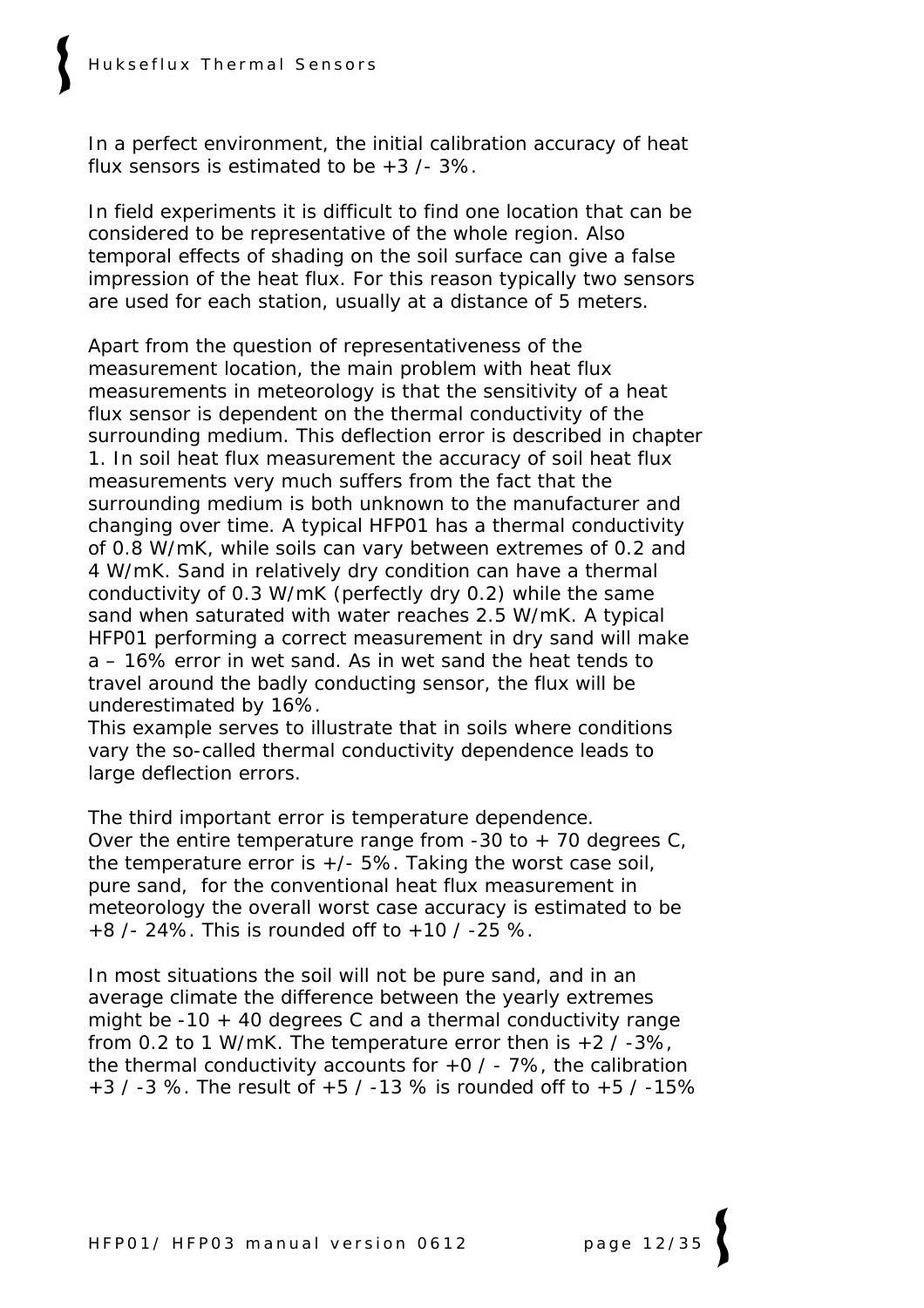Heat flux sensors in meteorological applications are typically buried at a depth of about 5 cm below the soil surface. Burial at a depth of less than 5 cm is generally not recommended. In most cases a 5 cm soil layer on top of the sensor offers just sufficient mechanical consistency to guarantee long-term stable installation conditions.

Burial at a depth of more than 8 cm is generally not recommended, because time delay and amplitude become less easily traceable to surface fluxes at larger installation depths. See the appendix for more details.

Summary:

In case of use of HFP01 in meteorological applications, the use of 2 sensors per station is recommended. This creates redundancy and a better possiblity for judging the quality of the measurement accuracy. Typically one will work with two separately measured sensor outputs; the average value is the measurement result.

In normal soils (clays, silts) the overall expected measurement accuracy for 12 hr totals is  $+5$  /  $-15\%$ .

In case of pure sands the overall measurement accuracy for 12 hr totals is  $+10$  /  $-25$  %.

The accuracy mainly is a function of the thermal conductivity of the surrounding medium. In case of soils the moisture content plays a dominant role.

The wider accuracy range in sand is due to the fact that the thermal conductivity of sand varies with moisture content from roughly 0.2 (perfectly dry) to 2.5 (saturated).

With other soils and walls (see chapter on building physics) the variation of thermal conductivity is much less; roughly from 0.1 to 1 W/mK.

If measuring in soil, in case a more accurate measurement is needed the model HFP01SC should be considered.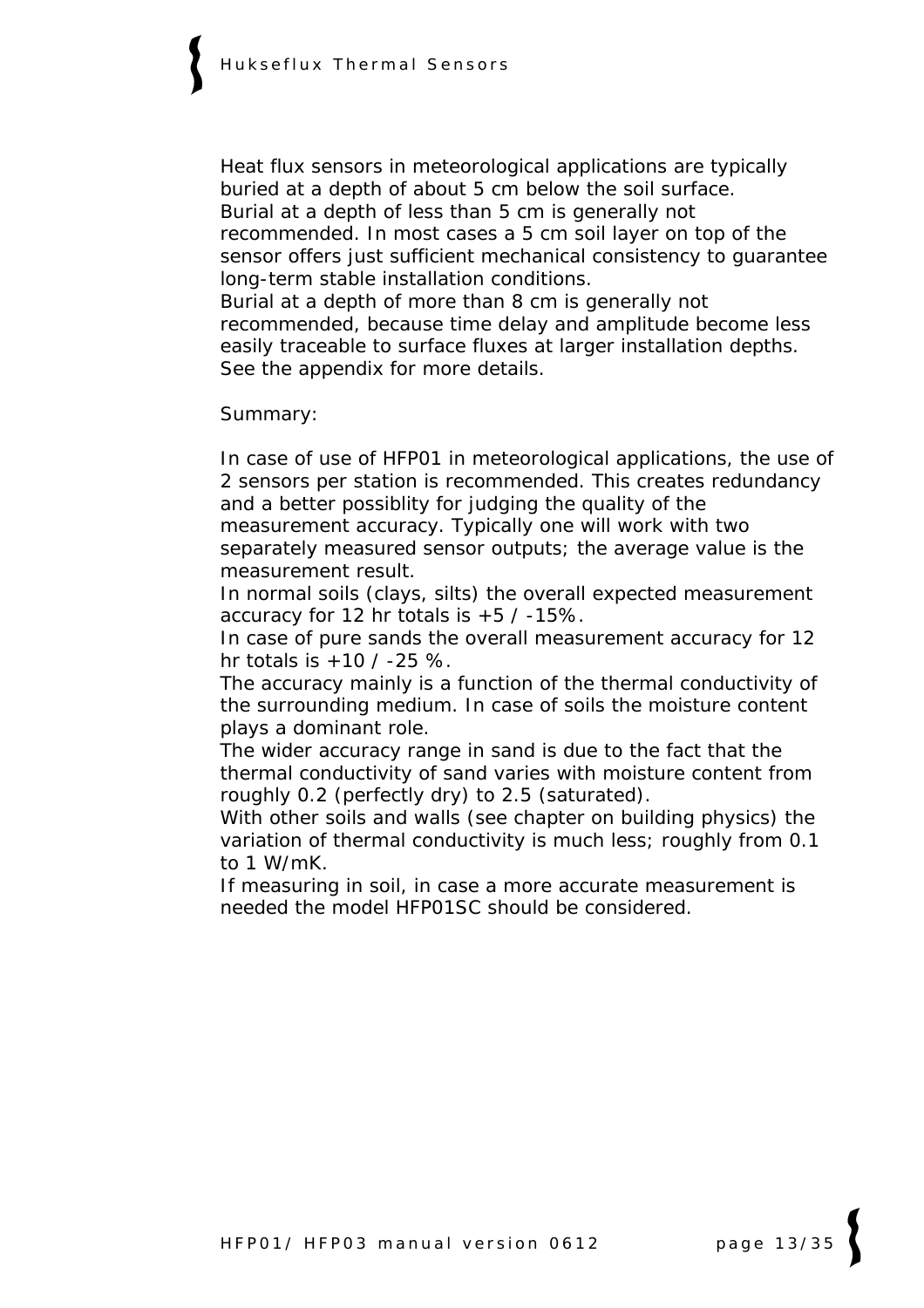# **3 Application in building physics**

HFP01 can be used for in-situ measurement of building envelope thermal resistance (R-value) and thermal transmittance (Hvalue) according to ISO 9869, ASTM C1046 and ASTM 1155 standards.

When studying the energy balance of buildings, heat is exchanged by various mechanisms. The total result is a certain heat flux. The dominant mechanisms are usually radiative transfer by solar radiation and convective transport by flowing air.

In most applications in building physics the sensor HFP01 is simply mounted on or in the object of interest (see figure 3.1). At the sensor surface, the convective heat of the air and the radiation by the sun are transformed into conductive heat. In case of incorporation into the wall, the conductive flux through the wall is directly measured.

If direct beam solar radiation is present, the solar radiation is usually dominant. The maximum expected solar radiation level is about 1500 W/m<sup>2</sup>. In case of convective transport of heat by the air, the convective transport is roughly proportional to the difference in temperature between wall and air, and strongly depends on the local wind speed. See the appendix on heat transfer in building physics for more information.

It is possible that the heat flux sensor contributes significantly to the total thermal resistance of the object (resistance error). In this case the heat flux measurement must be corrected. For the correction, see chapter 1. In order to limit the resistance error, in all cases the contact between sensor and surrounding material should be as well and as stable as possible, so that air gaps are not influencing the measurement.

In a perfect environment, the initial calibration accuracy of heat flux sensors is estimated to be  $+3$  /- 3%.

In case of use of HFP01 on walls (insulating as well as bricks and cements) the overall expected measurement accuracy for 12 hr totals is  $+5/ -5$  %.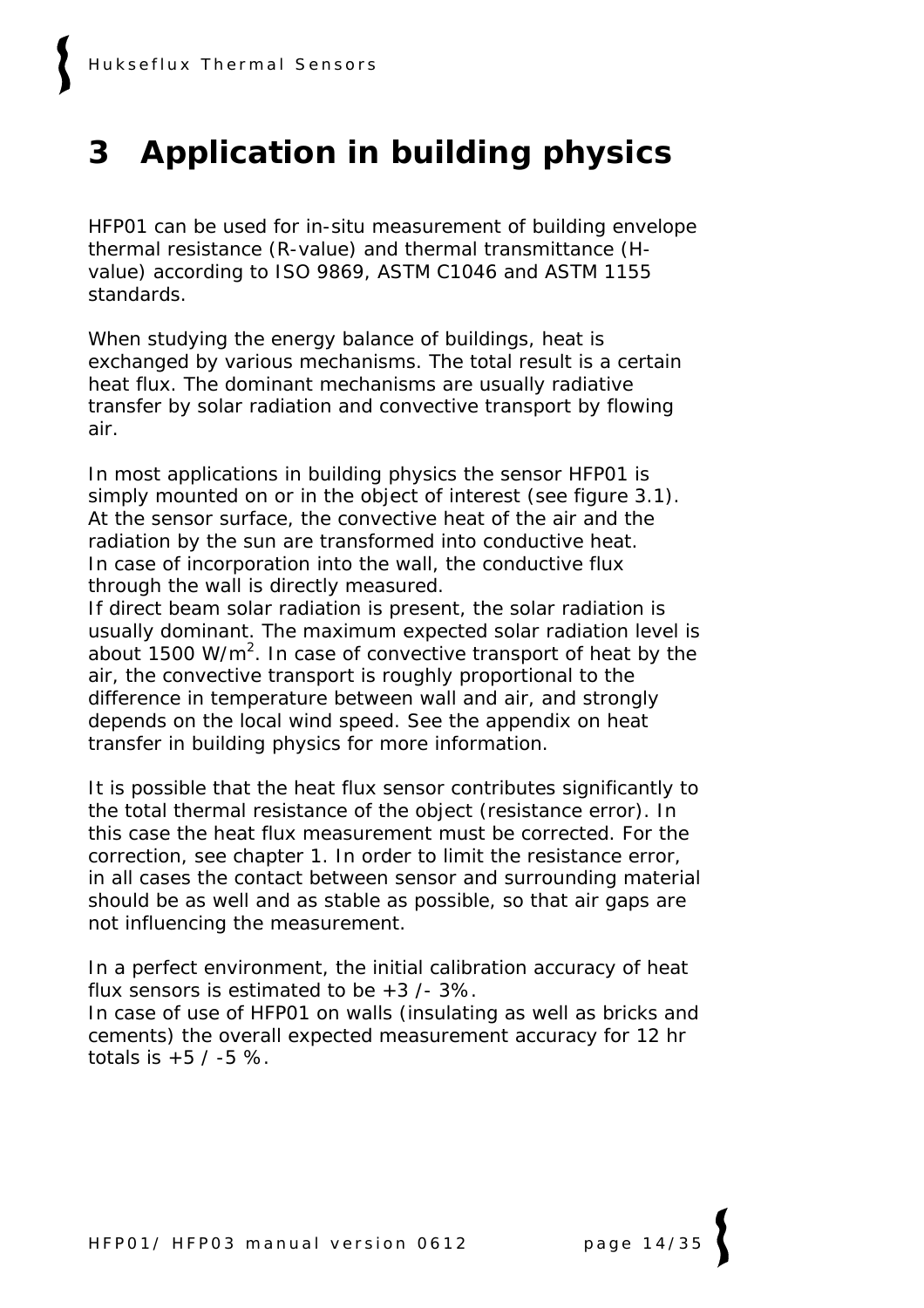In case of analysis of thermal resistance of building envelopes, the minimum recommended measurement time is 48 hours.

Hukseflux also offeres a complete measurement system for analysis of building envelopes: TRSYS.



Figure 3.1 *Estimation of convective, radiative and conductive heat flux in building physics. The heat flux sensor is simply mounted on or in the object of interest. This is typically in walls, but can also be in the soil, e.g. on top of an underground heat storage tank.*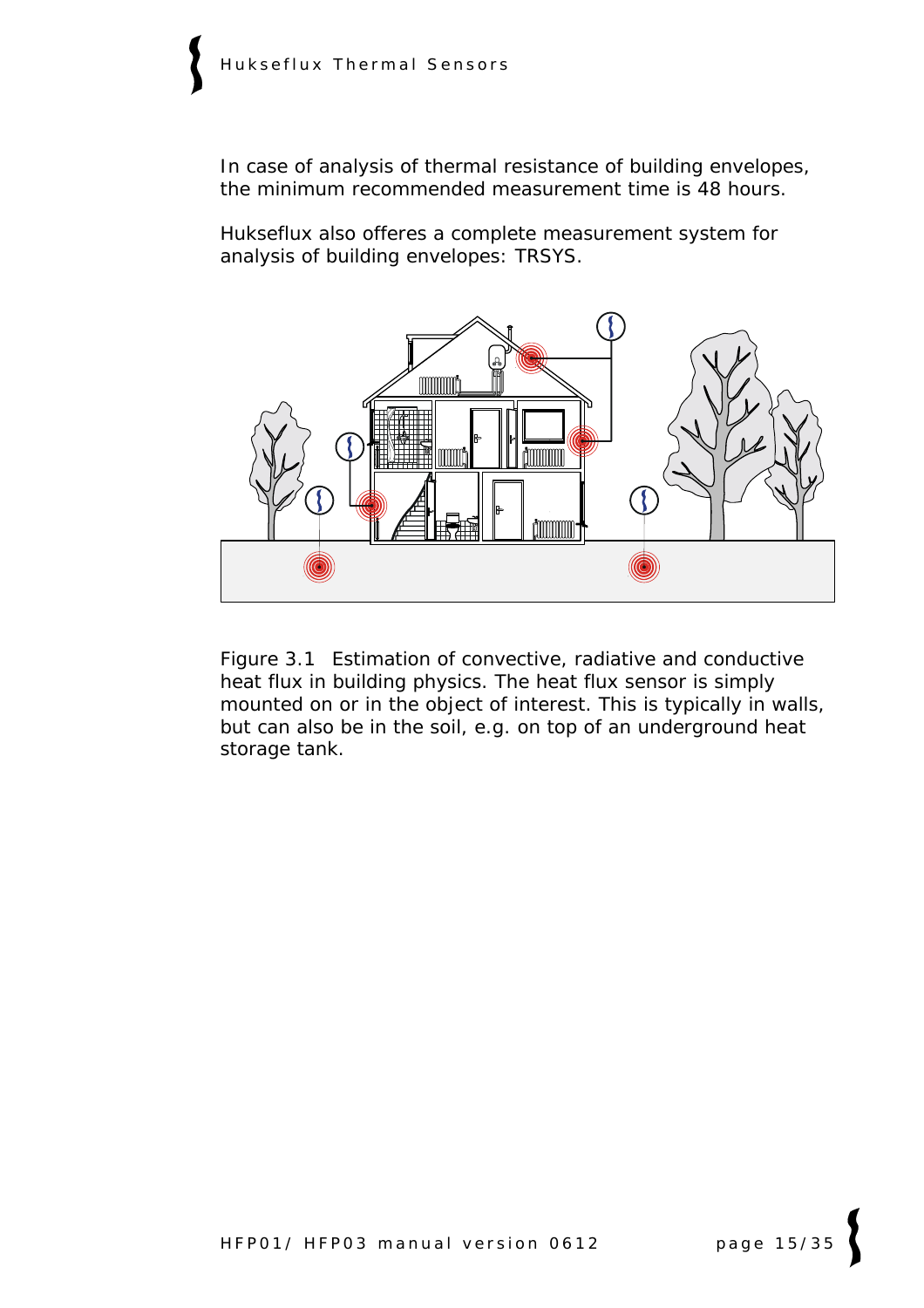# **4 Specifications of HFP01**

HFP01 is a heat flux sensor that measures the local heat flux perpendicular to the sensor surface in the medium in which it is incorporated or the object on which it is mounted. It can only be used in combination with a suitable measurement and control system. The HFP01 specifications except size, resistance, sensitivity and weight are also applicable to sensor type HFP03; see appendix.

| <b>HFP01 GENERAL SPECIFICATIONS</b> |                                           |  |  |
|-------------------------------------|-------------------------------------------|--|--|
| Specified                           | Heat flux in $W/m^2$ perpendicular to the |  |  |
| measurements                        | sensor surface                            |  |  |
| Installation                        | See the product manual for                |  |  |
|                                     | recommendations.                          |  |  |
| Temperature range                   | $-30$ to $+70$ degrees C                  |  |  |
| Recommended number                  | Meteorological: two for each              |  |  |
| of sensors                          | measurement station.                      |  |  |
|                                     | Building Physics: typically 1 or 2        |  |  |
|                                     | sensors per measurement location          |  |  |
|                                     | depending on building and wall            |  |  |
|                                     | properties.                               |  |  |
| CE requirements                     | HFP01 complies with CE directives         |  |  |
| Series connection                   | HFP01 sensors can be put electrically in  |  |  |
|                                     | series to create a sensor with higher     |  |  |
|                                     | sensitivity of better spatial resolution  |  |  |
|                                     | using only one single readout channel.    |  |  |
|                                     | The sensitivity then is the average of    |  |  |
|                                     | the two sensitivities.                    |  |  |
| Thermal conductivity                | -0.07 % m.K/W (nominal value)             |  |  |
| dependence $E_{\lambda}$            | $\lambda_{\text{cal}} = 0$                |  |  |
| Temperature                         | $< +0.1\% / °C$                           |  |  |
| dependence TD                       |                                           |  |  |

Table 4.1 *List of HFP01 specifications. (continued on next 2 pages)*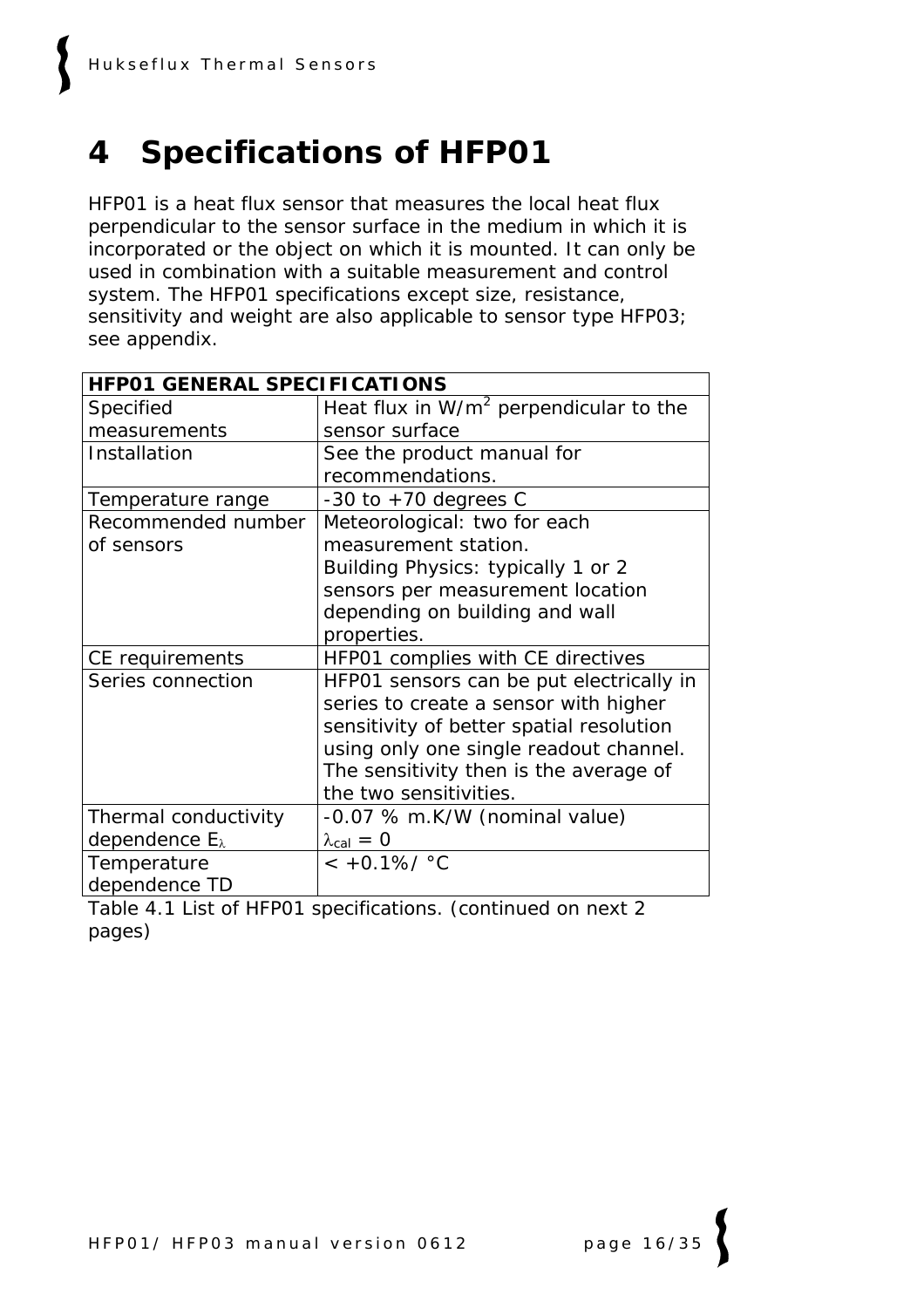| HFP01 MEASUREMENT SPECIFICATIONS                                                            |                                                                                                                                                                                                                                                                                                              |  |  |
|---------------------------------------------------------------------------------------------|--------------------------------------------------------------------------------------------------------------------------------------------------------------------------------------------------------------------------------------------------------------------------------------------------------------|--|--|
| Initial calibration                                                                         | $+3/-3%$                                                                                                                                                                                                                                                                                                     |  |  |
| accuracy                                                                                    |                                                                                                                                                                                                                                                                                                              |  |  |
| Overall uncertainty<br>statement according to<br><b>ISO</b>                                 | estimated to be within $+5$ /- 5%, based<br>on a standard uncertainty multiplied by<br>a coverage factor of $k = 2$ , providing a<br>level of confidence of 95%.<br>Application related errors should be<br>added to this error.                                                                             |  |  |
| <b>Expected typical</b><br>accuracy (12 hr totals)<br>of heat flux<br>measurement in soil   | Initial calibration accuracy:<br>$+3/-3%$<br>Added errors within most common soils,<br>(clays, silts, organic), on most walls @<br>20 degrees C:<br>$+0/ -7%$<br>Added typical temperature error: -10 +<br>40 degrees C<br>$+2/ - 3%$<br>Total typical value in soil (rounded off):<br>within<br>$+5/ -15$ % |  |  |
| <b>Expected worst case</b>                                                                  | Initial calibration accuracy:                                                                                                                                                                                                                                                                                |  |  |
| accuracy (12 hr totals)<br>of heat flux<br>measurement in soil                              | $+3/-3%$<br>Added errors with worst case soil, pure<br>sand @ 20 degrees C:<br>$+0/ - 16%$<br>Added worst case temperature error:<br>$-30 + 70$ degrees C<br>$+5/ - 5%$<br>Total worst case value in soil (rounded<br>off): within<br>$+10/ -25%$                                                            |  |  |
| <b>Expected typical</b><br>accuracy (12 hr totals)<br>of heat flux<br>measurement on a wall | Initial calibration accuracy:<br>$+3/-3%$<br>Added typical temperature error: -10 +<br>40 degrees C<br>$+2/ - 3%$<br>Total typical value on a wall (insulating,<br>brick, cement) (rounded off): within<br>$+5/ -5$ %<br>Low thermal resistance walls require<br>correction for the resistance error.        |  |  |

Table 4.1 *List of HFP01 specifications. (started on previous page, continued on next page)*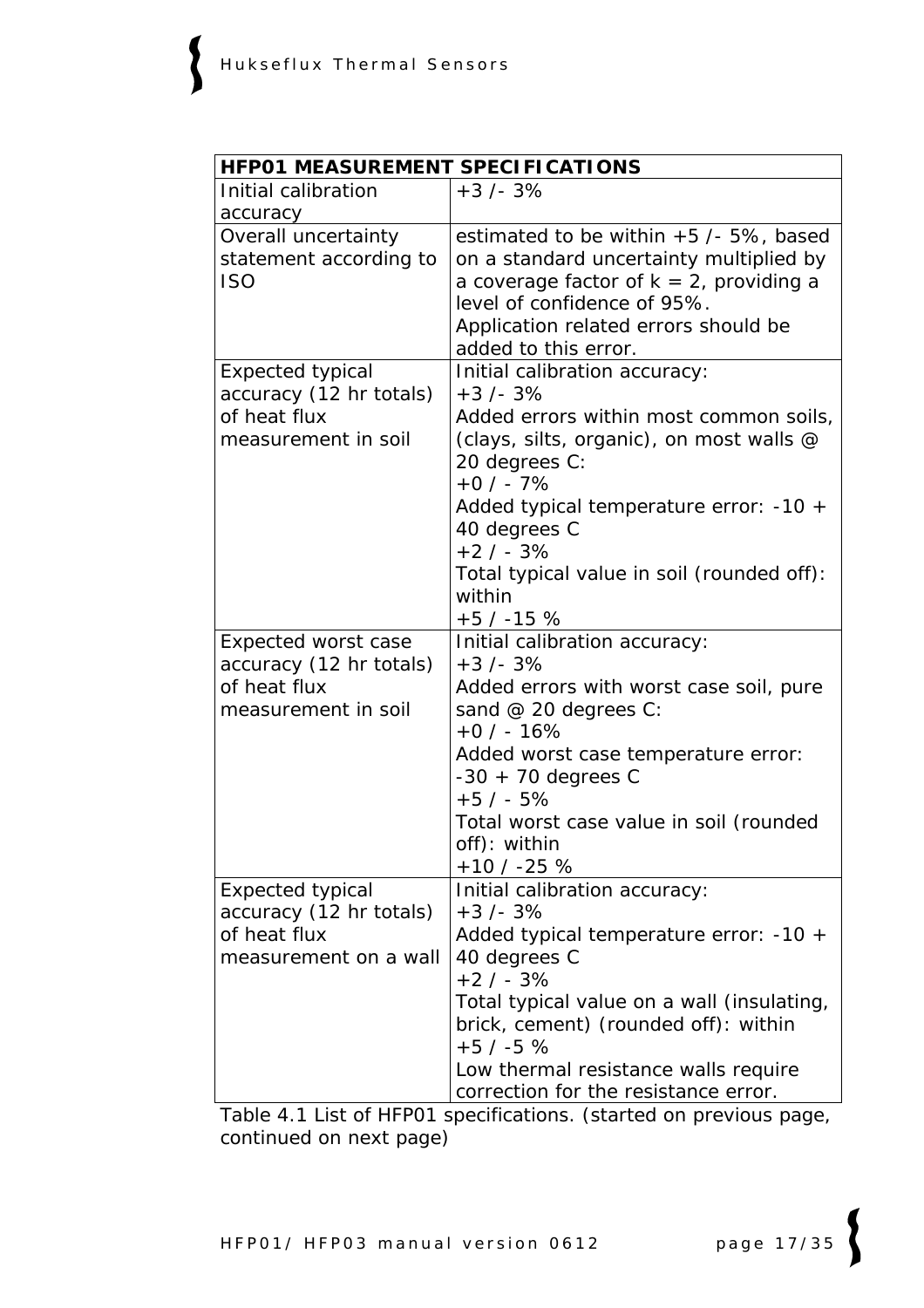| <b>HFP01 SENSOR SPECIFICATIONS</b> |                                                       |  |  |
|------------------------------------|-------------------------------------------------------|--|--|
| $E_{sen}$ (nominal)                | 50 $\mu$ V/ W. m <sup>-2</sup> (exact value on        |  |  |
|                                    | calibration certificate)                              |  |  |
|                                    | $\lambda_{\text{cal}} = 0$ , T <sub>cal</sub> = 20 °C |  |  |
| Sensor thermal                     | 0.8 W/mK                                              |  |  |
| conductivity                       |                                                       |  |  |
| Sensor thermal                     | $< 6.25$ 10 <sup>-3</sup> Km <sup>2</sup> /W          |  |  |
| resistance Rth                     |                                                       |  |  |
| Response time                      | $\pm$ 3 min (equals average soil)                     |  |  |
| (nominal)                          |                                                       |  |  |
| Range                              | $+$ 2000 to - 2000 W.m <sup>-2</sup>                  |  |  |
| Non stability                      | < 1% change per year (normal                          |  |  |
|                                    | meteorological / building physics use)                |  |  |
| Required readout                   | 1 differential voltage channel                        |  |  |
|                                    | or possibly (less ideal)                              |  |  |
|                                    | 1 single ended voltage channel.                       |  |  |
|                                    | When using more than one sensor and                   |  |  |
|                                    | having a lack of input channels, it can               |  |  |
|                                    | be considered to put several sensors in               |  |  |
|                                    | series, while working with the average                |  |  |
|                                    | sensitivity.                                          |  |  |
| <b>Expected voltage</b>            | Meteorology: $-10$ to $- + 20$ mV                     |  |  |
| output                             | Building physics: -10 to 75 mV                        |  |  |
|                                    | (exposed to solar radiation)                          |  |  |
| Power required                     | Zero (passive sensor)                                 |  |  |
| Resistance                         | 2 Ohm (nominal) plus cable resistance                 |  |  |
| Required programming               | $\varphi = V_{\text{sen}}/E_{\text{sen}}$             |  |  |
| Sensor dimensions                  | 80 mm diameter, 5 mm thickness                        |  |  |
| Cable length, diameter             | 5 meters, 5 mm                                        |  |  |
| Weight including 5 m               | $0.2$ kg                                              |  |  |
| cable, transport dim.              | transport dimensions 32x23x3 cm                       |  |  |
| <b>CALIBRATION</b>                 |                                                       |  |  |
| Calibration traceability           | to the "guarded hot plate" of National                |  |  |
|                                    | Physical Laboratory (NPL) of the UK.                  |  |  |
|                                    | Applicable standards are ISO 8302 and                 |  |  |
|                                    | ASTM C177.                                            |  |  |
| Recalibration interval             | Dependent on application, if possible                 |  |  |
|                                    | every 2 years, see appendix                           |  |  |
| <b>OPTIONS</b>                     |                                                       |  |  |
| <b>Extended cable</b>              | Additional cable length x metres (add to              |  |  |
|                                    | 5m), AC100 amplifier, LI 18 hand held                 |  |  |
|                                    | readout, extended temperature range                   |  |  |

Table 4.1 *List of HFP01 specifications. (started on previous 2 pages)*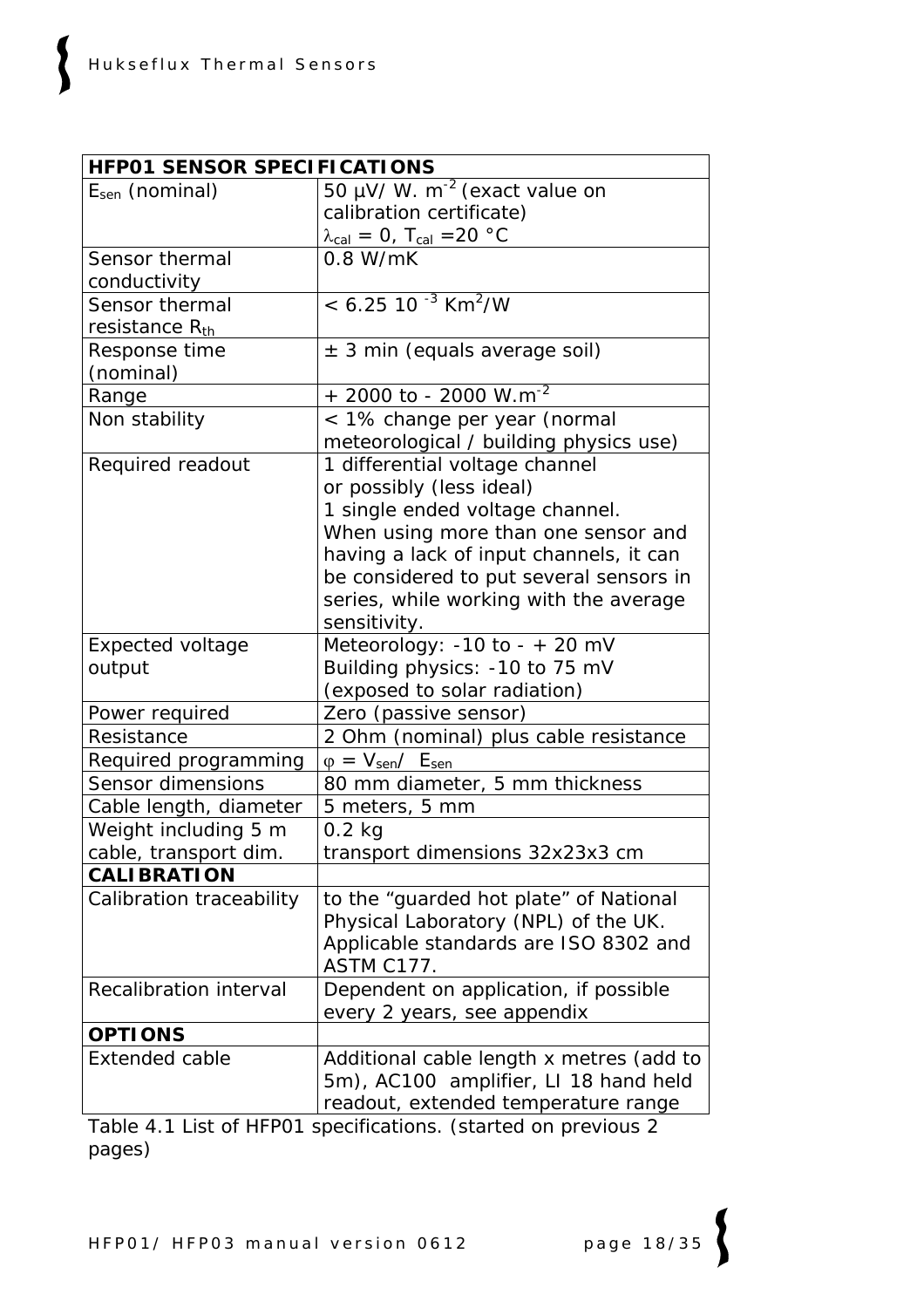### **5 Short user guide**

Preferably one should read the introduction and first chapters to get familiarised with the heat flux measurement and the related error sources.

The sensor should be installed following the directions of the next paragraphs. Essentially this requires a data logger and control system capable of readout of voltages, and capability to perform division of the measurement by the sensitivity.

The first step that is described in paragraph 6 is and indoor test. The purpose of this test is to see if the sensor works.

The second step is to make a final system set-up. This is strongly application dependent, but it usually involves permanent installation of the sensor and connection to the measurement system.

Directions for this can be found in paragraphs 7 to 11.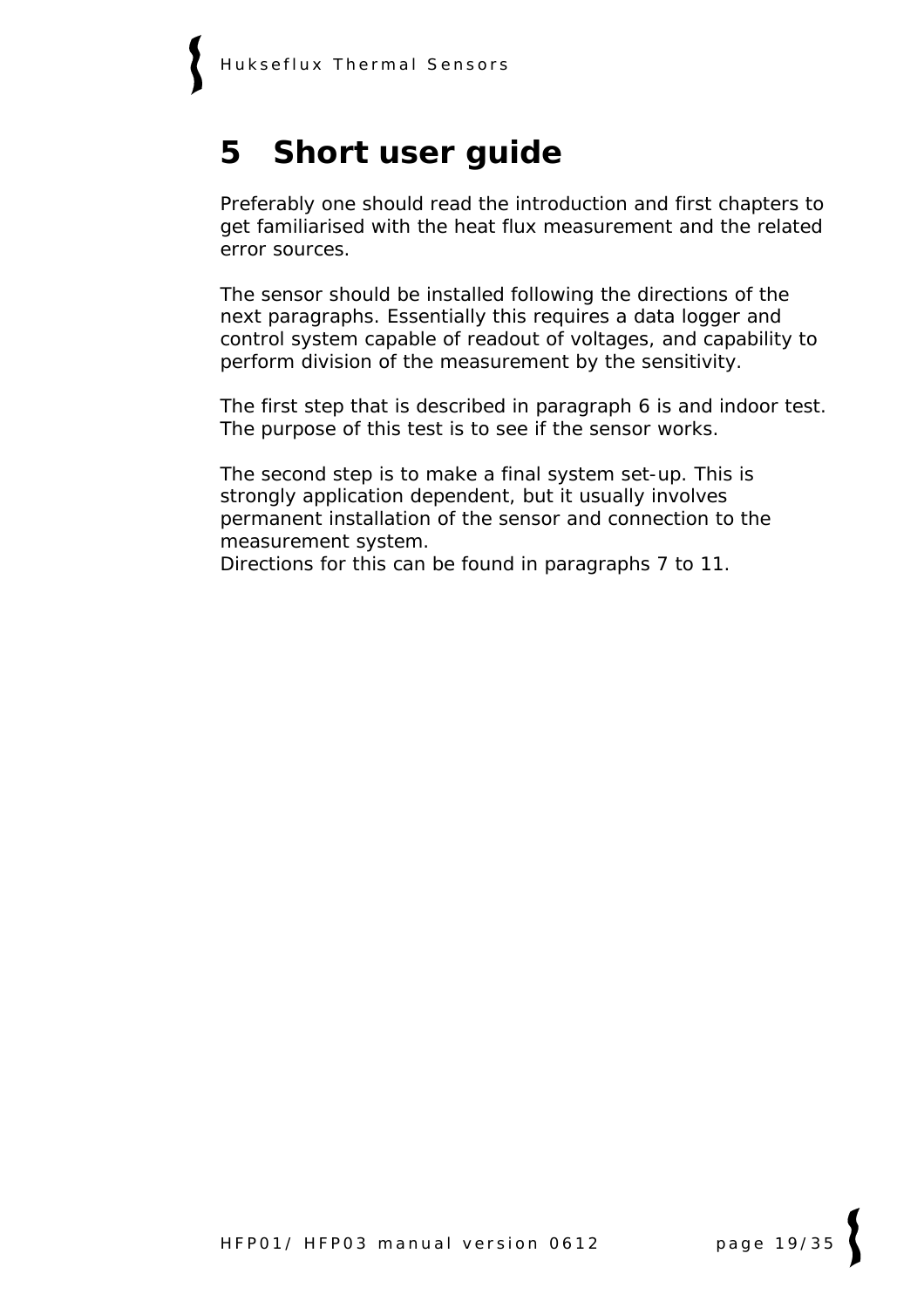# **6 Putting HFP01 into operation**

It is recommended to test the sensor functionality by checking the impedance of the sensor, and by checking if the sensor works, according to the following table: (estimated time needed: 5 minutes)

| Warning: during this part of the test,   | The typical impedance of   |
|------------------------------------------|----------------------------|
| please put the sensor in a thermally     | the wiring is 0.1 ohm/m.   |
| quiet surrounding because a sensor       | <b>Typical impedance</b>   |
| that generates a significant signal will | should be 1.5 ohm for      |
| disturb the measurement.                 | the total resistance of    |
|                                          | two wires (back and        |
| Check the impedance of the sensor.       | forth) of each 5 meters,   |
| Use a multimeter at the 10 ohms          | plus the typical sensor    |
| range. Measure at the sensor output      | impedance of 2 ohms.       |
| first with one polarity, than reverse    | Infinite indicates a       |
| polarity. Take the average value.        | broken circuit; zero       |
|                                          | indicates a short circuit. |
| Check if the sensor reacts to heat flux. | The thermopile should      |
| Use a multimeter at the millivolt        | react by generating a      |
| range. Measure at the sensor output.     | millivolt output signal.   |
| Generate a signal by touching the        |                            |
| thermopile hot joints (red side) with    |                            |
| your hand.                               |                            |

Table 6.1 *Checking the functionality of the sensor. The procedure offers a simple test to get a better feeling how HFP01 works, and a check if the sensor is OK.* 

The programming of data loggers is the responsibility of the user. Please contact the supplier to see if directions for use with your system are available.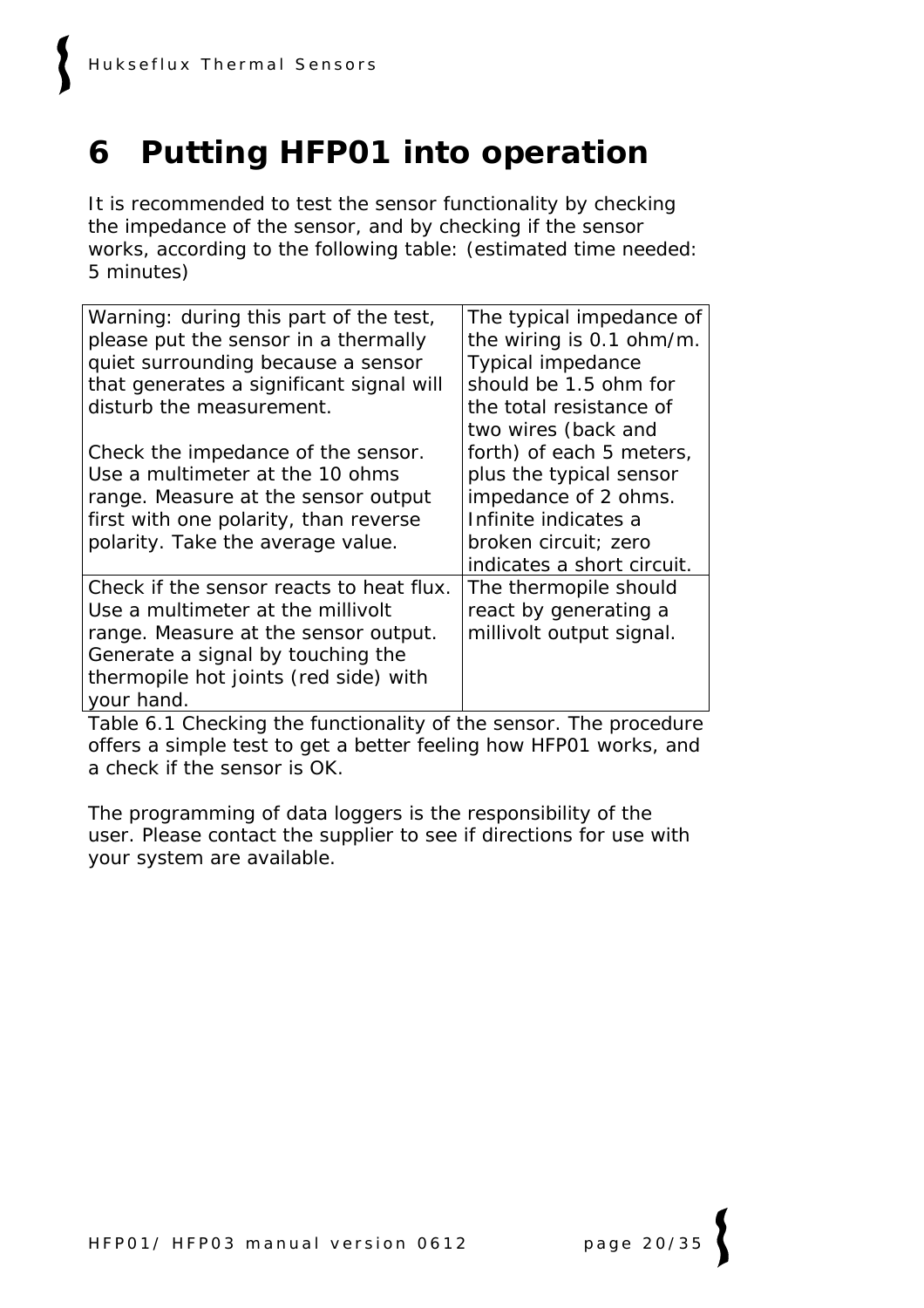# **7 Installation of HFP01 in meteorology**

HFP01 is generally installed at the location where one wants to measure at least 4 cm depth below the surface. A typical depth of installation is 5 cm.

Typically 2 sensors are used per measurement location in order to promote spatial averaging, and to have some redundancy for improved quality assurance. Sensors are typically several meters apart.

The more even the surface on which HFP01 is placed the better. When covering HFP01 with soil, it should be done such that the soil below and on top is the same. If possible, it is safest to install HFP01 from the side.

Care should be taken to prevent the creation of air gaps between sensor and soil.

In meteorological applications, permanent installation is preferred. It is recommended to fix the location of the sensor by attaching a metal pin to the cable. Attachment of the pin to the cable can be done using a tie-wrap.

HFP01 sensors can be put electrically in series to create a sensor with higher sensitivity of better spatial resolution using only one single readout channel.

Sensitivity is the average of the two sensitivities.

Table 7.1 *General recommendations for installation of HFP01. In case of exceptional applications, please contact Hukseflux.*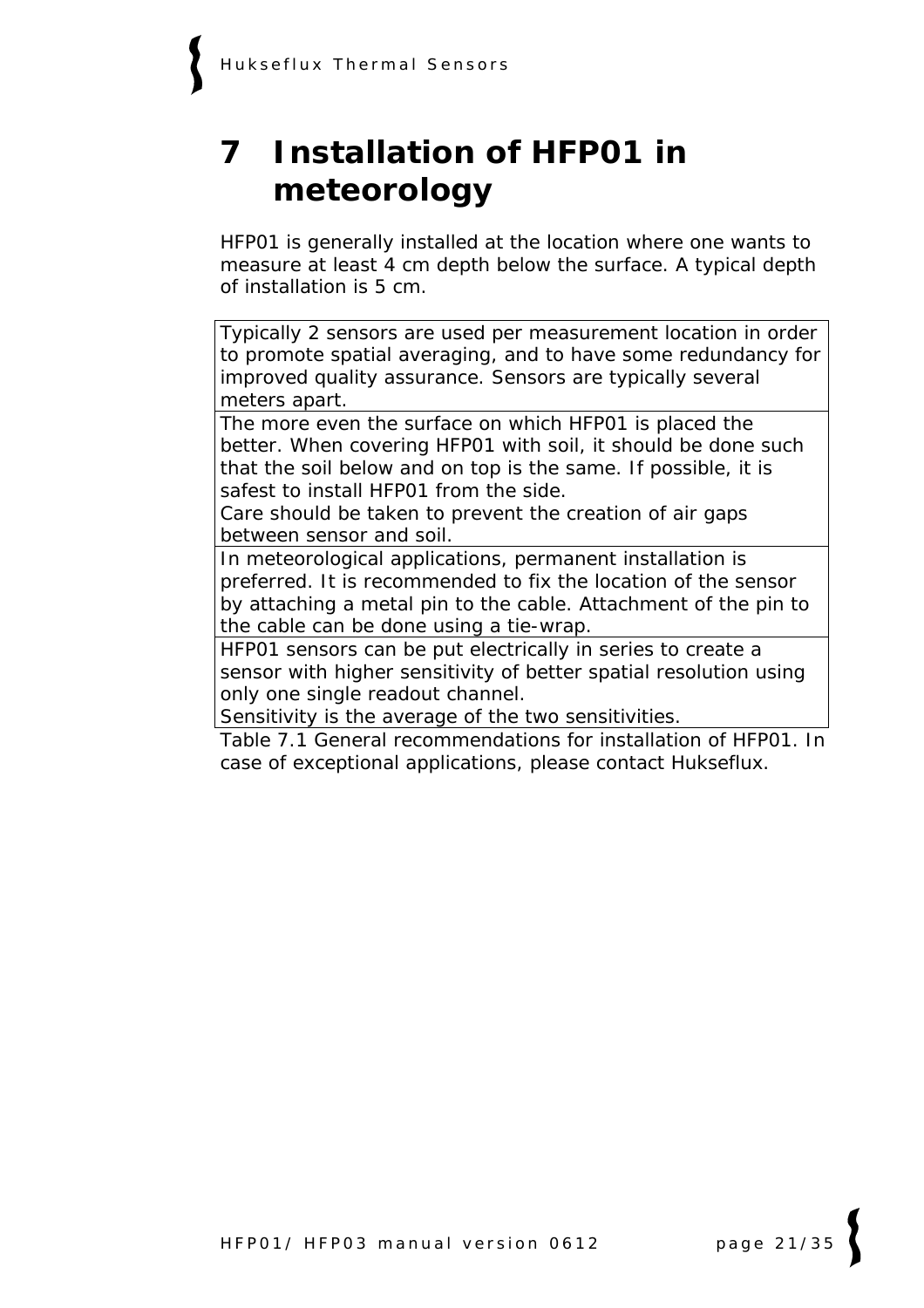# **8 Installation of HFP01 in building physics**

HFP01 is generally installed on the surface of a wall, or alternatively it is integrated into the wall.

Typically 2 sensors are used per measurement location in order to promote spatial averaging, and to have some redundancy for improved quality assurance. Sensors are typically several meters apart.

Location with exposure to direct solar radiation should be avoided as much as possible. In the northern hemisphere, north-facing walls are preferred.

Typically locations exposed to solar radiation are avoided, in particular when thermal resistance or H-value measurements of a building component are made.

When installing on the wall surface, in case of exposure to strong radiation (for instance direct beam solar radiation), the spectral properties of the sensor surface must be adapted to match those of the wall. This can be done by covering the sensor with paint or sheet material of the same colour.

The more heat flux, the better; strongly cooled or strongly heated rooms are ideal measurement locations. It can be considered to temporarily activate heaters or air conditioning for a perfect measurement.

The least ideal is a situation in which the heat flux is constantly changing direction. This often goes together with relatively small fluxes and strong effects of "loading"

For detailed analysis of one building element it can be beneficial to install one heat flux sensor on one side, and the other on the other side. Measuring in such a way will allow seeing the thermal response time of a system in more detail.

The location of installation preferably should be a large wall section which is relatively homogeneous. Areas with local thermal bridges should be avoided.

The more even the surface on which HFP01 is placed the better. The optimal configuration is the heater in the same plane as the surrounding surface of the object.

Table 8.1 *General recommendations for installation of HFP01 in application in building physics. In case of exceptional applications, please contact Hukseflux. (continued on next page)*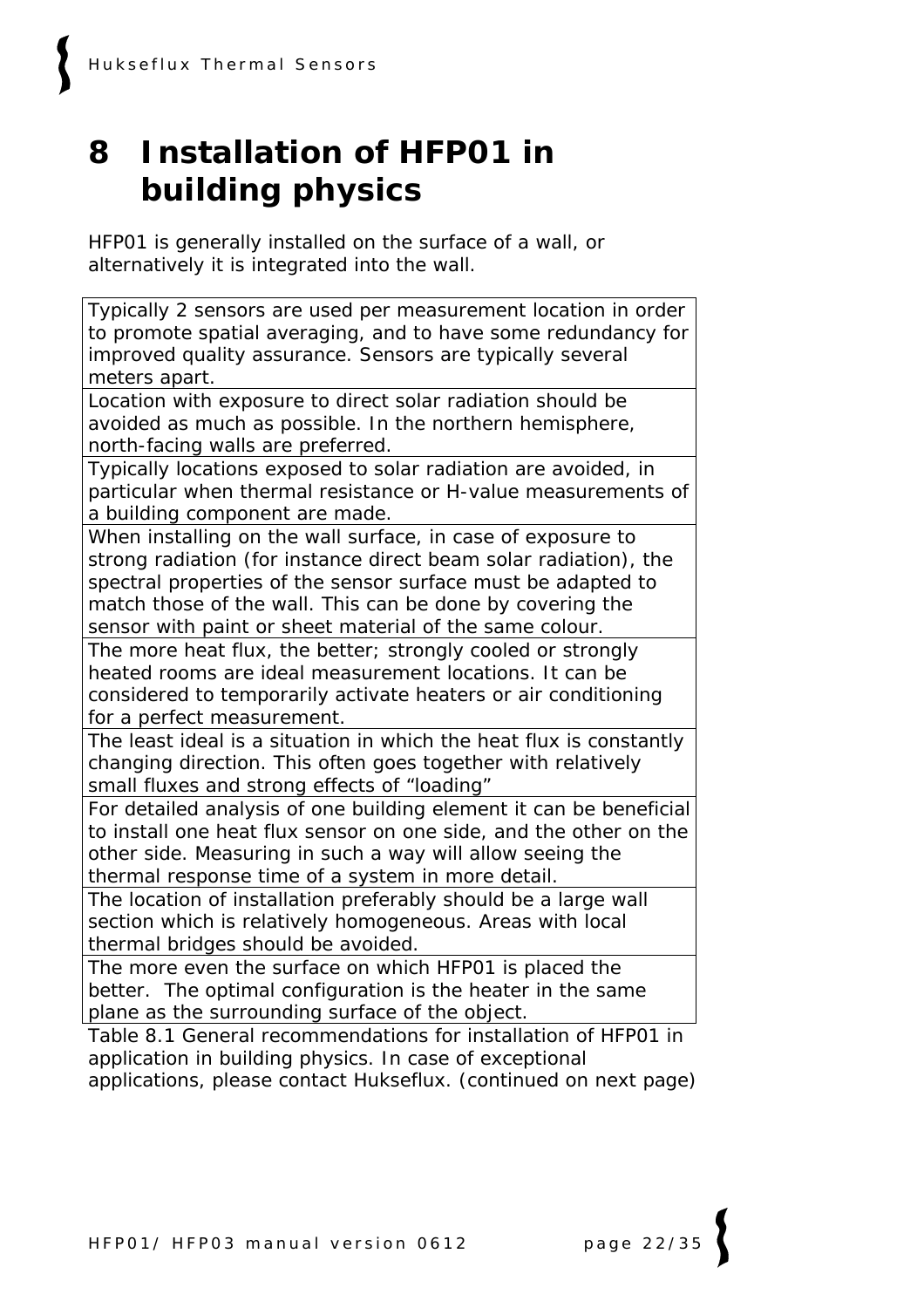Any air gaps should be filled as much as possible. Permanent installation is preferred. It is recommended to fix the location of the sensor by gluing with silicone glue.

Alternatively for short-term installation either toothpaste (1-2 days) or

"DOW CORNING heat sink compound 340" can be used. Typically temporary installation is fixed using tape across the guard. The tape should be as far as possible to the edge.

Independent attachment of the cable can be done to an object that can resist strain in case of accidental force.

HFP01 sensors can be put electrically in series to create a sensor with higher sensitivity of better spatial resolution using only one single readout channel.

Table 8.1 *General recommendations for installation of HFP01 in application in building physics. In case of exceptional applications, please contact Hukseflux. (started previous page)*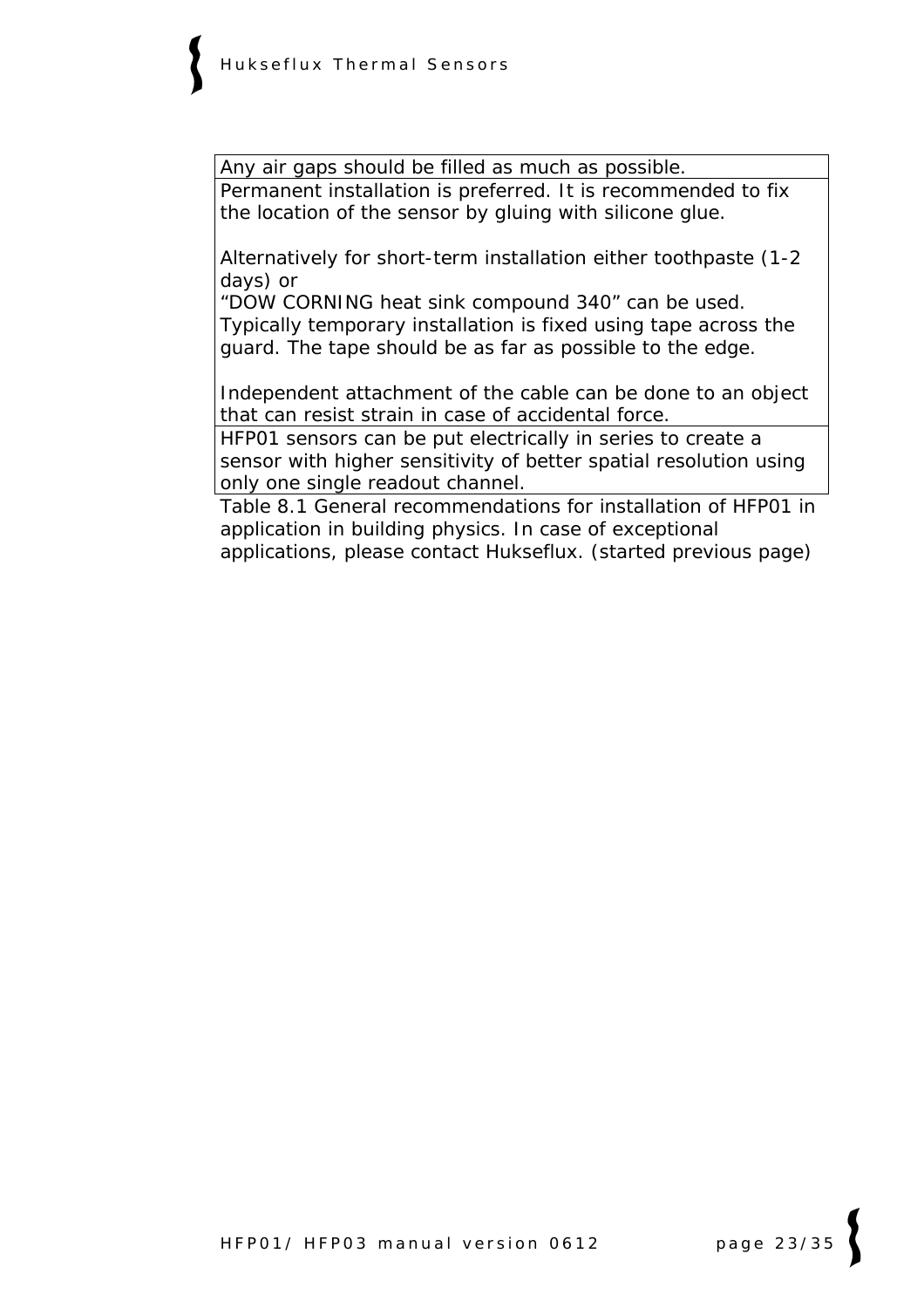### **9 Maintenance of HFP01**

Once installed, HFP01 is essentially maintenance free. Usually errors in functionality will appear as unreasonably large or small measured values.

In case 2 sensors are mounted on one location the ratio of measurement resuls could be monitored over time; this will give a clue if there is any unstability. Typicaly long term comparison of 2 sensors can serve as an alternative for re-calibration at the factory.

As a general rule, this means that a critical review of the measured data is the best form of maintenance.

At regular intervals the quality of the cables can be checked.

Theoretically, it is a possibiliy to send sensors back to the factory for re-caliration; The reality os that in mist applications this is not possible.

Recalibration of HFP01 often is not possible, in particular if sensors are dug in or permanently glued to a surface. If the intercomparison between 2 sensor on one location is judged to be insufficient, use of model HFP01SC self-calibrating heat flux sensor could be considered.

In case of use in building physics, re-calibration can be done in the field by monting a second "reference" HFP01 on top of the "field" sensor, and by measuring the ratio of the outputs over a longer time. By measuring 10 minute averages, one can create a correlation.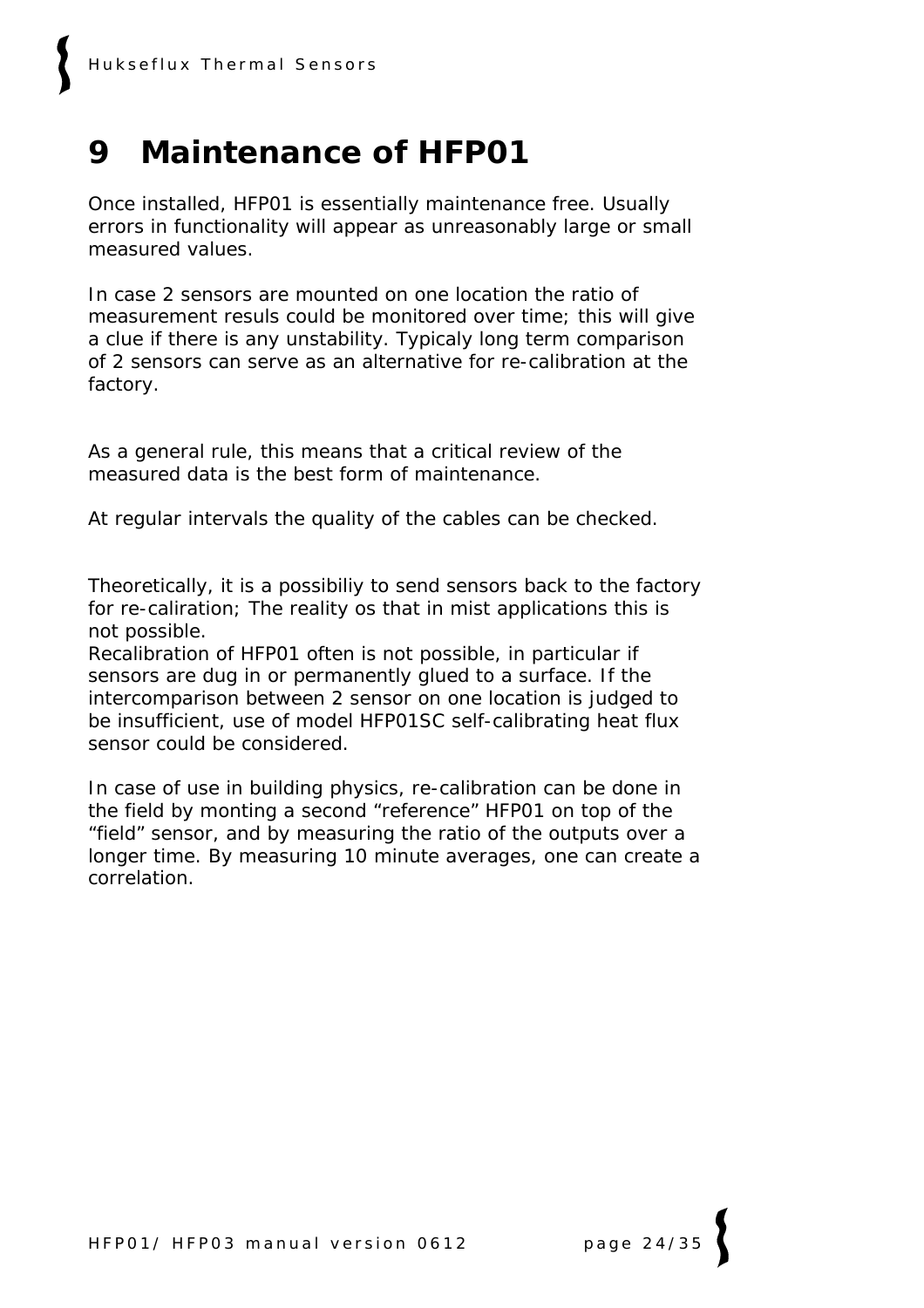Requirements for data acquisition / amplification

| Capability to measure<br>microvolt signals        | Preferably: 5 microvolt accuracy<br>Minimum requirement: 50<br>microvolt accuracy<br>(both across the entire expected<br>temperature range of the<br>acquisition / amplification<br>equipment)<br>In case of low amplifier accuracy<br>it should be considered either to<br>put two sensors in series, to<br>purchase a pre-amplifier or to<br>use model HFP03. |
|---------------------------------------------------|-----------------------------------------------------------------------------------------------------------------------------------------------------------------------------------------------------------------------------------------------------------------------------------------------------------------------------------------------------------------|
| Capability for the data logger<br>or the software | To store data, and to perform<br>division by the sensitivity to<br>calculate the heat flux.                                                                                                                                                                                                                                                                     |

Table 9.1 *Requirements for data acquisition and amplification equipment.*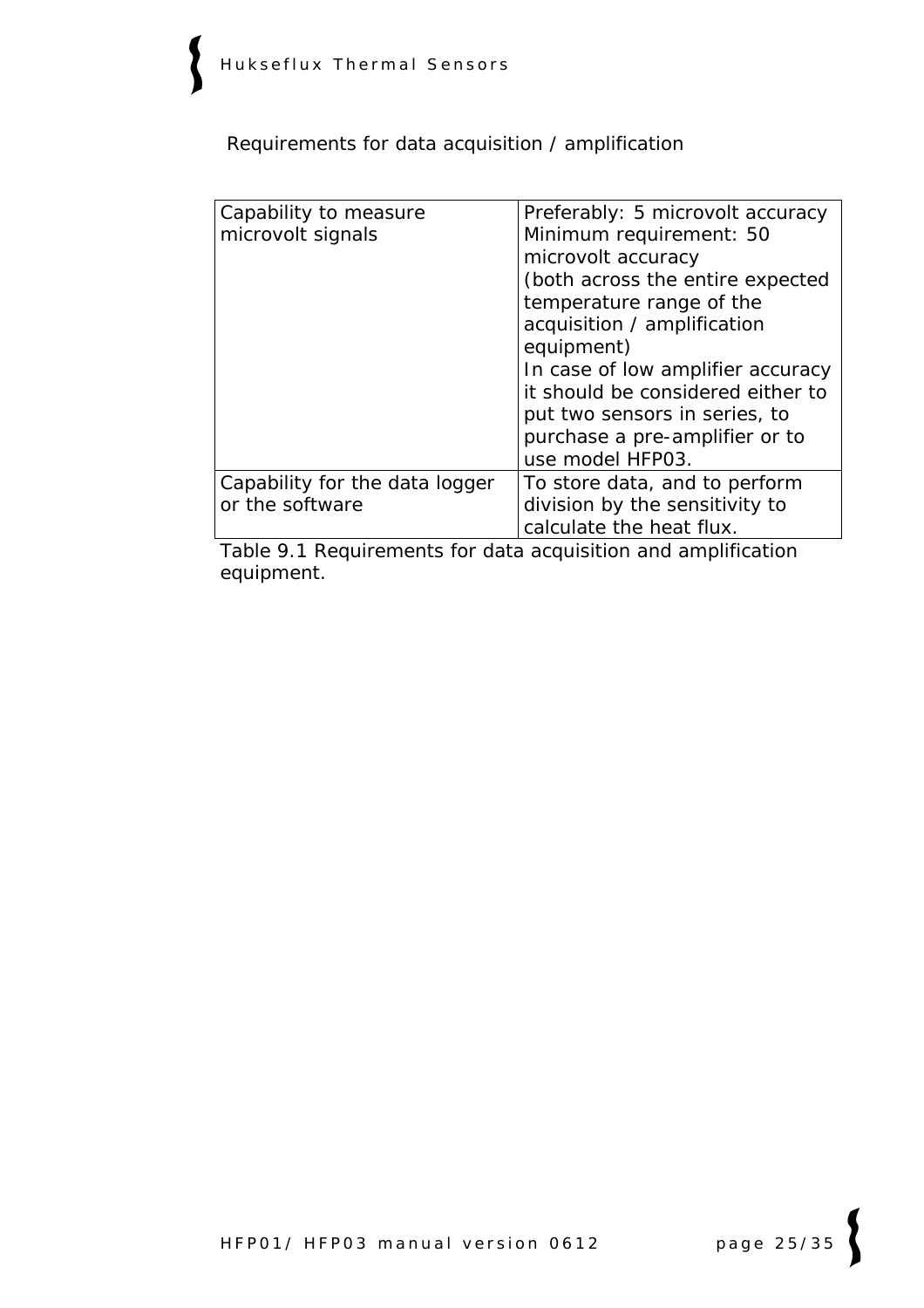## **10 Electrical connection of HFP01**

In order to operate, HFP01 should be connected to a measurement and system as described above. A typical connection is shown in table 11.1.

HFP01 is a passive sensor that does not need any power. Cables generally act as a source of distortion, by picking up capacitive noise. It is a general recommendation to keep the distance between data logger or amplifier and sensor as short as possible. For cable extension, see the appendix on this subject.

| Wire            | Colour | Measurement       |
|-----------------|--------|-------------------|
|                 |        | system            |
|                 |        |                   |
| Sensor output + | White  | Voltage input +   |
| Sensor output - | Green  | Voltage input -   |
|                 |        | or                |
|                 |        | (Analogue) ground |
| Shield          |        | (Analogue) ground |
|                 |        | or                |
|                 |        | Voltage input -   |

Table 10.1 *The electrical connection of HFP01. The heat flux plate output usually is connected to a differential voltage input.*

| Wire              | Colour | Measurement<br>system |
|-------------------|--------|-----------------------|
|                   |        |                       |
| Sensor 1 output + | White  | To sensor 2           |
|                   |        | output -              |
| Sensor 1 output - | Green  | Voltage input -       |
|                   |        | or                    |
|                   |        | (Analogue) ground     |
| Sensor 2 output + | White  | Voltage input +       |
| Sensor 2 output - | Green  | To sensor 1           |
|                   |        | output $+$            |
| Shield            |        | (Analogue) ground     |
|                   |        | or                    |
|                   |        | Voltage input -       |

Table 10.2 *The electrical connection of two sensors HFP01 in series. When using more than one sensor and having a lack of input channels, it can be considered to put several sensors in series, while working with the average sensitivity.*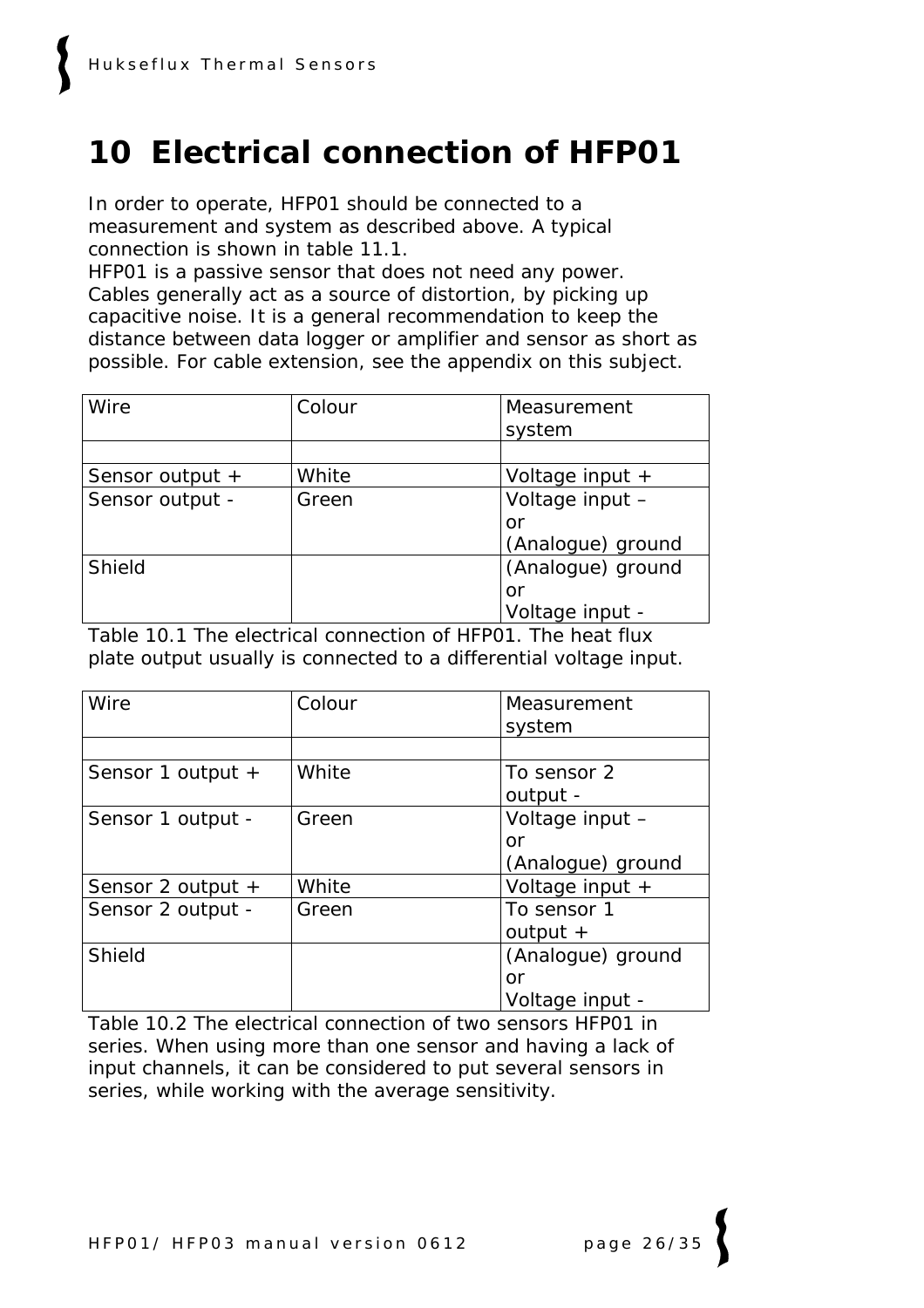# **11 Appendices**

#### **11.1 Appendix on cable extension for HFP01**

HFP01 is equipped with one cable. It is a general recommendation to keep the distance between data logger or amplifier and sensor as short as possible. Cables generally act as a source of distortion, by picking up capacitive noise. HFP01 cable can however be extended without any problem to 100 meters. If done properly, the sensor signal, although small, will not significantly degrade because the sensor impedance is very low.

Cable and connection specifications are summarised below.

| Cable      | 2-wire shielded, copper core (at Hukseflux we use 3<br>wire shielded, of which we only use 2 per cable) |
|------------|---------------------------------------------------------------------------------------------------------|
| Core       | 0.1 $\Omega/m$ or lower                                                                                 |
| resistance |                                                                                                         |
| Outer      | (preferred) 5 mm                                                                                        |
| diameter   |                                                                                                         |
|            | Outer sheet (preferred) polyurethane (for good stability in                                             |
|            | outdoor applications).                                                                                  |
|            | Connection   Either solder the new cable core and shield to the                                         |
|            | original sensor cable, and make a waterproof                                                            |
|            | connection using cable shrink, or use gold plated                                                       |
|            | waterproof connectors. Preferably the shield should                                                     |
|            | also be extended.                                                                                       |

Table 11.1.1 *Specifications for cable extension of HFP01.*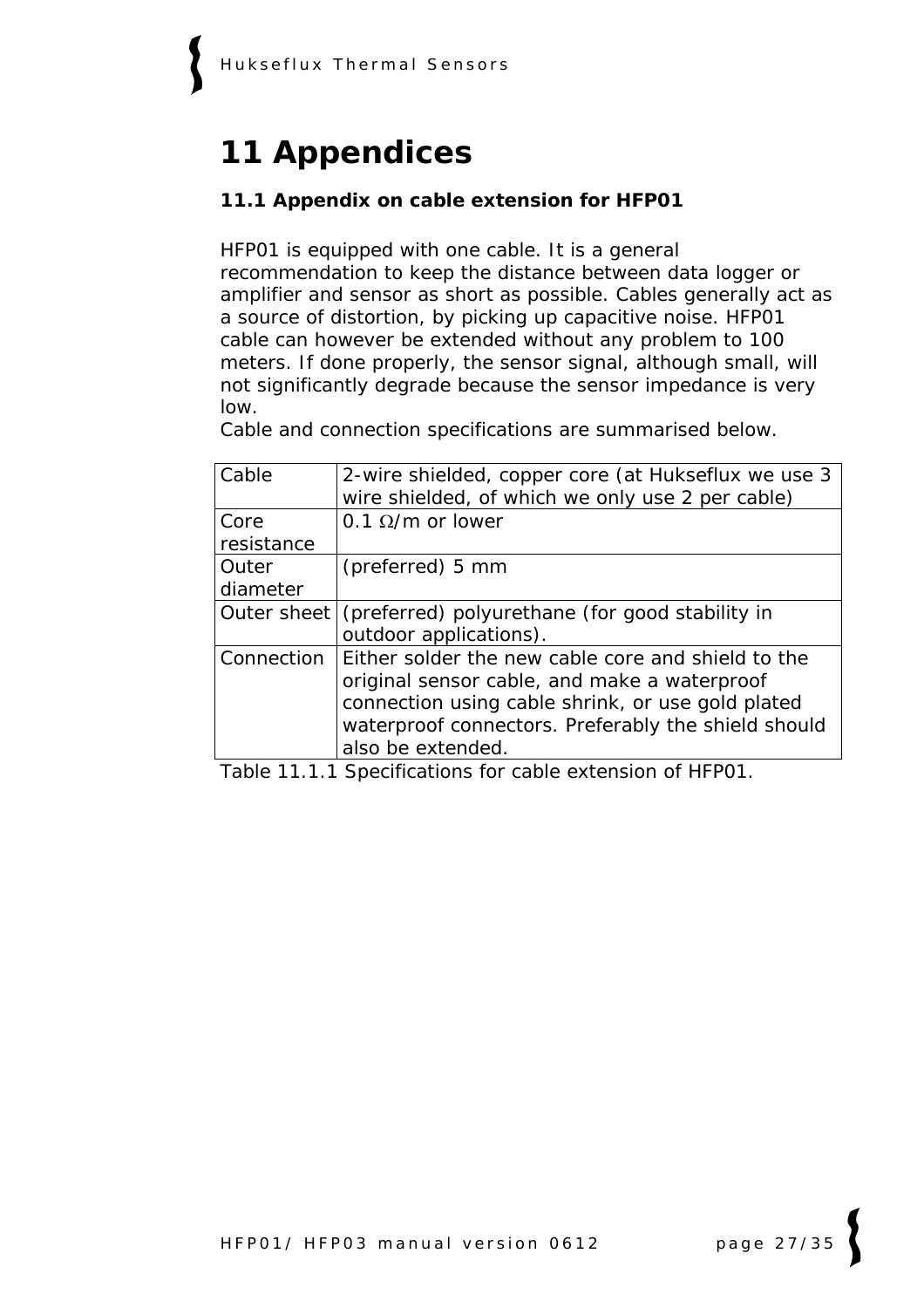### **11.2 Appendix on trouble shooting**

This paragraph contains information that can be used to make a diagnosis whenever the sensor does not function.

| The sensor    | 1 Measure the impedance across the sensor                                                                                                                                                                                                                                                                                                                                                                                                                                                        |
|---------------|--------------------------------------------------------------------------------------------------------------------------------------------------------------------------------------------------------------------------------------------------------------------------------------------------------------------------------------------------------------------------------------------------------------------------------------------------------------------------------------------------|
| does not give | wires.                                                                                                                                                                                                                                                                                                                                                                                                                                                                                           |
| any signal    | This check can be done even when the sensor is<br>buried. The resistance should be around 2 ohms<br>(sensor resistance) plus cable resistance<br>(typically 0.1 ohm/m). If it is closer to zero there<br>is a short circuit (check the wiring). If it is<br>infinite, there is a broken contact (check the<br>wiring).                                                                                                                                                                           |
|               | 2 Check if the sensor reacts to an enforced heat<br>flux. In order enforce a flux, it is suggested to<br>mount the sensor on a piece of metal, create a<br>thermal connection with some thermal paste, that<br>is used in electronics (if not available toothpaste<br>will also do), and to use a lamp as a thermal<br>source. A 100 Watt lamp mounted at 10 cm<br>distance should give a definite reaction.<br>3 Check the data acquisition by applying a mV<br>source to it in the 1 mV range. |
| The sensor    | 1 Check if the right calibration factor is entered                                                                                                                                                                                                                                                                                                                                                                                                                                               |
| signal is un- | into the algorithm. Please note that each sensor                                                                                                                                                                                                                                                                                                                                                                                                                                                 |
| realistically | has its own individual calibration factor.                                                                                                                                                                                                                                                                                                                                                                                                                                                       |
| high or low.  | 2 Check if the voltage reading is divided by the                                                                                                                                                                                                                                                                                                                                                                                                                                                 |
|               | calibration factor by review of the algorithm.                                                                                                                                                                                                                                                                                                                                                                                                                                                   |
|               | 3 Check if the mounting of the sensor still is in<br>good order.                                                                                                                                                                                                                                                                                                                                                                                                                                 |
|               | 4 Check the condition of the leads at the logger.<br>5 Check the cabling condition looking for cable                                                                                                                                                                                                                                                                                                                                                                                             |
|               | breaks.                                                                                                                                                                                                                                                                                                                                                                                                                                                                                          |
|               | 6 Check the range of the data logger; heat flux                                                                                                                                                                                                                                                                                                                                                                                                                                                  |
|               | can be negative (this could be out of range) or                                                                                                                                                                                                                                                                                                                                                                                                                                                  |
|               | the amplitude could be out of range.                                                                                                                                                                                                                                                                                                                                                                                                                                                             |
|               | 7 Check the data acquisition by applying a mV<br>source to it in the 1 mV range.                                                                                                                                                                                                                                                                                                                                                                                                                 |
| The sensor    | 1 Check the presence of strong sources of                                                                                                                                                                                                                                                                                                                                                                                                                                                        |
| signal shows  | electromagnetic radiation (radar, radio etc.)                                                                                                                                                                                                                                                                                                                                                                                                                                                    |
| unexpected    | 2 Check the condition of the shielding.                                                                                                                                                                                                                                                                                                                                                                                                                                                          |
| variations    | 3 Check the condition of the sensor cable.<br>$Table 11.2.1$ Trouble checting for $11FDA1$                                                                                                                                                                                                                                                                                                                                                                                                       |

Table 11.2.1 *Trouble shooting for HFP01.*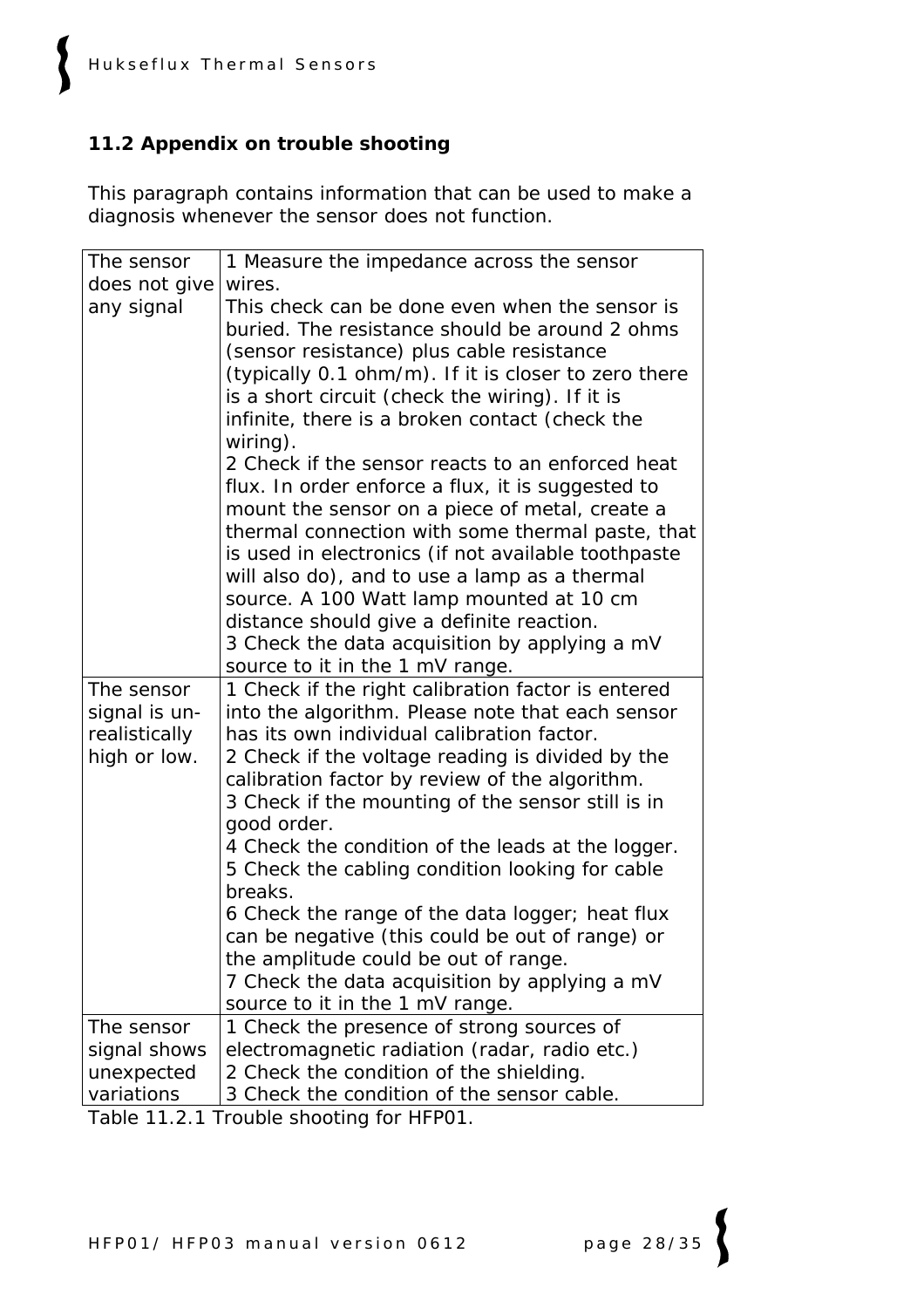#### **11.3 Appendix on heat flux sensor calibration**

The sensitivity E<sub>sen</sub> of a Heat Flux Sensor is defined as the output V<sub>sen</sub> for each Watt per square meter heat flowing through it, in a stationary transversal heat flow.

The method that is generally applied during production is described below.



Figure 12.3.1 *The calibration method for HFP01; a heat flux sensor (2) is calibrated by mounting it on a metal heat sink (1) with a constant temperature. A film heater (3) is used to generate a well known heat flux. If the thermal conductivity of the sensor is 0.8 W/m.K, at a heat flux of 300 W/m<sup>2</sup> , and a sensor thickness is 5 mm, the temperature raise at the heater is 2 degrees. For an un-insulated sensor, this would result in an error of about 20 W/m2 because of radiative and convective*  losses. For this reason the heater is again insulated, using foam *insulating material. Now 99% of the heat flux passes through the sensor. As a result the accuracy is about 1%. The method has to be validated for application by comparison to a reference calibration as described above.* 

The heater calibration is traceable to the "guarded hot plate" of National Physical Laboratory (NPL) of the UK. Applicable standards are ISO 8302 and ASTM C177. The calibration reference conditions for HFP01 calibration at Hukseflux are:

Temperature: 20 °C Medium thermal conductivity: 0 W/mK Heat Flux:  $300 W/m^2$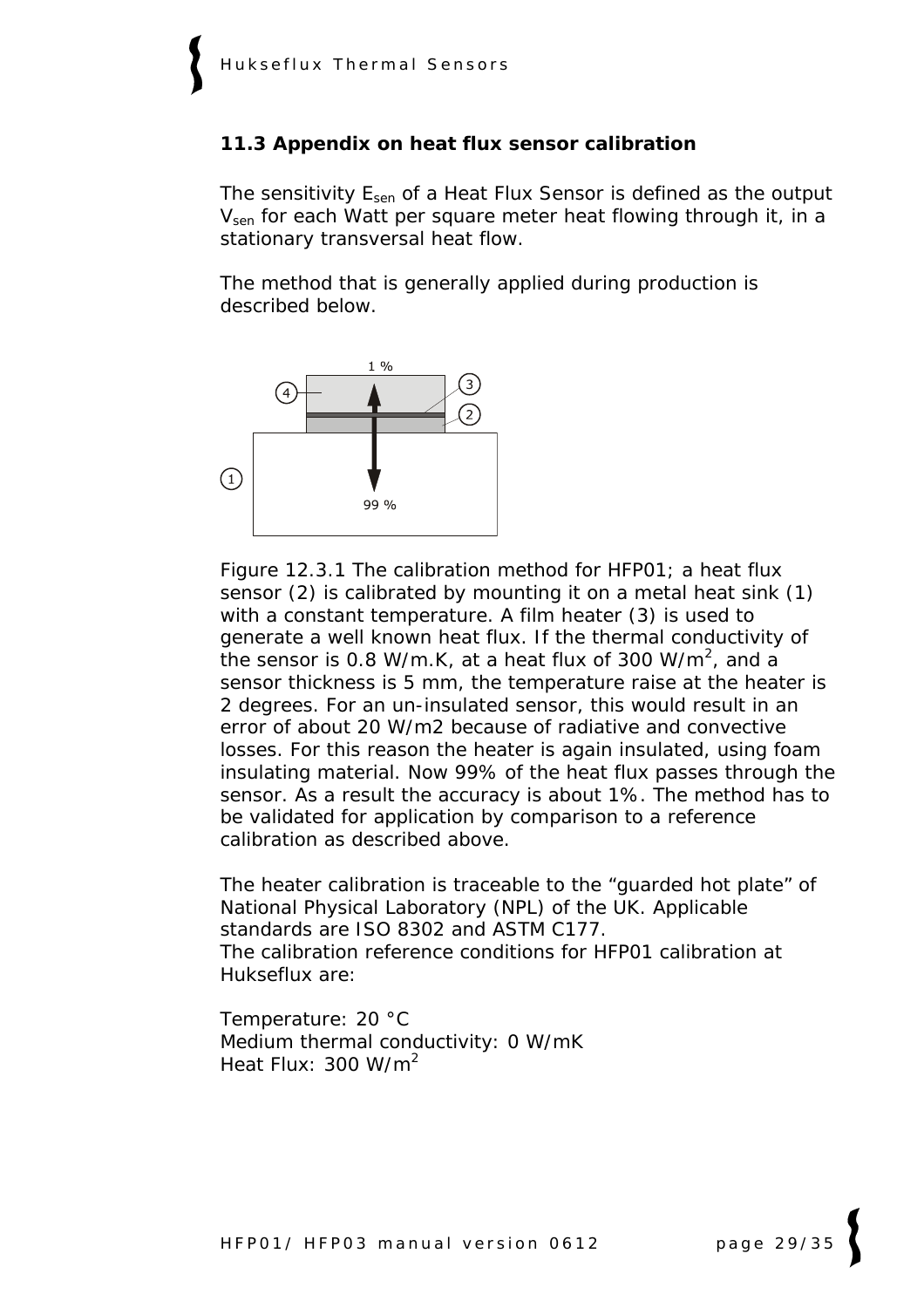#### **11.4 Appendix on heat transfer in meteorology**

Note: All units used in this appendix are clarified in the text. Not all units in this appendix are mentioned in the list of symbols.

Heat is transferred by radiation, convection and conduction.

In most meteorological experiments, the main source of heat during the daytime is the solar radiation. The maximum power of the sun on a horizontal surface is about 1500 W/ $m^2$  in case of a bright sun at noon. The solar radiation is absorbed by the soil, and the resulting heat is used for evaporation of water, heating the air and heating the soil.

At night, when the sun is no longer there, again radiation plays a role; this time the dominant energy flow is from the soil, emitting far infra-red radiation to the sky. The maximum power is about (minus) -150 W/m<sup>2</sup>, in case of a clear blue sky. Other sources than the radiation are usually negligible. The resulting energy flows through the soil at 5 cm are usually between -100 and  $+300$  W/m<sup>2</sup>.

For various practical and theoretical reasons, the heat flux plate cannot be installed directly at the surface. The main reason is that it would distort the flow of moisture, and be no longer representative of the surrounding soil, both from a moisture- and from a thermal/spectral point of view. Also in case of installation close to the surface, the sensor would be more vulnerable and the stability of the installation becomes an uncertain factor. For these reasons the flux at the soil surface  $\varphi_{\text{surf}}$  is typically estimated from the flux measured by the heat flux sensor,  $\varphi_{sen}$ plus the change of energy that is stored in the layer above it over a certain time, S.

 $\theta_{\text{surf}} = \theta_{\text{sen}} + S$  11.4.1

The parameter S is called the storage term. The storage term is calculated using an averaged soil temperature measurement combined with an estimate of the volumetric heat capacity of the volume above the sensor.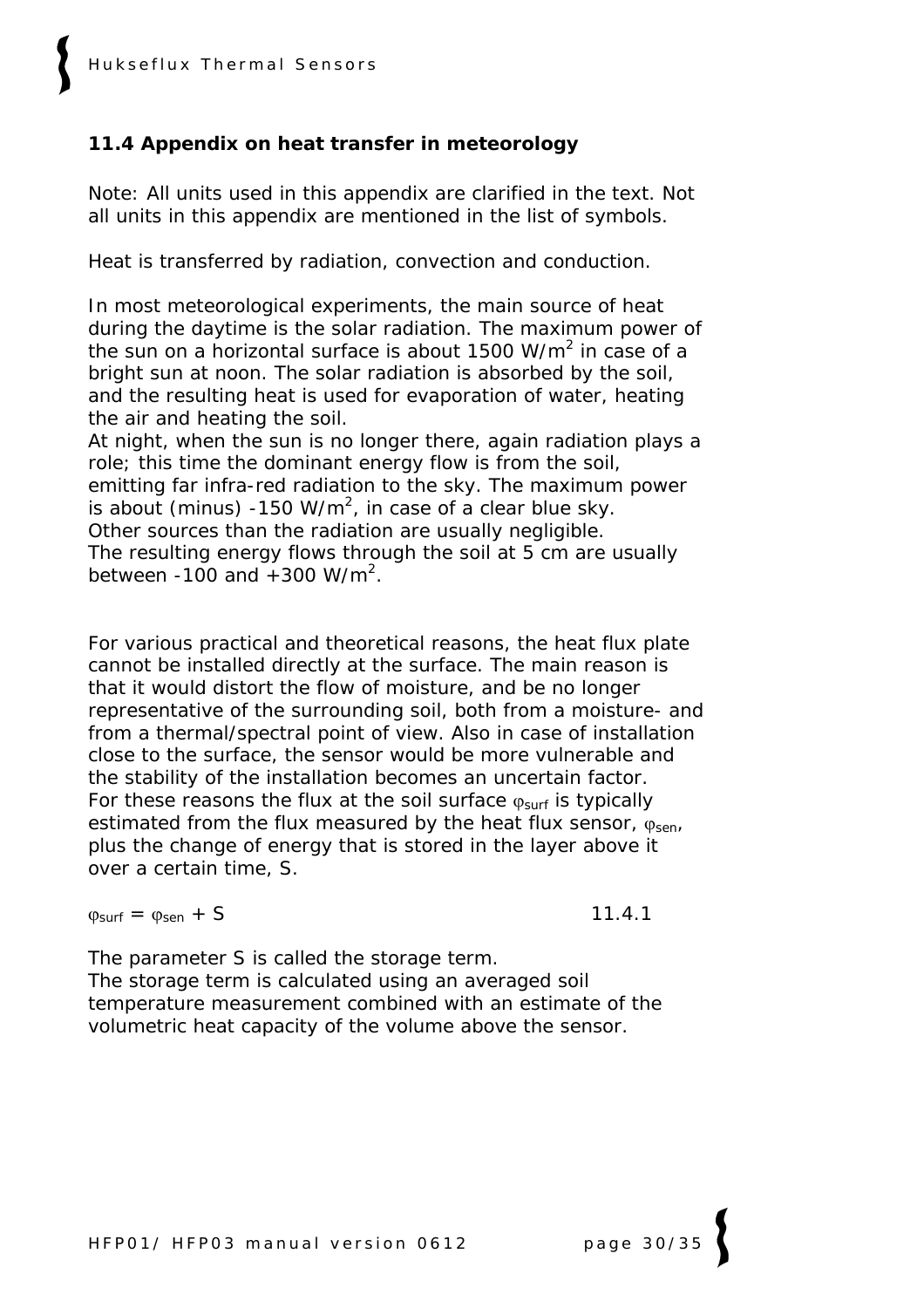$$
S = (T_1 - T_2). C_v.d / (t_1 - t_2)
$$
 11.4.2

Where S is the storage term,  $T_1-T_2$  is the temperature change in the measurement interval,  $C_v$  the volumetric heat capacity, d the depth of installation of the soil heat flux sensors,  $t_1-t_2$  the length of the measurement interval.

At an installation depth of 4 cm, the storage term typically represents up to 50% of the total flux  $\varphi_{surf}$ . When the temperature is measured closely below the surface, the response time of the storage term measurement to a changing  $\phi_{surf}$  is in the order of magnitude of 20 minutes, while the heat flux sensor  $\varphi_{\text{sen}}$  (buried at twice the depth) is a factor 4 slower (square of the depth). This implies that a correct measurement of the storage term is essential to a correct measurement of  $\varphi_{\text{surf}}$  with a high time resolution.

Usually the volumetric heat capacity,  $C_{v_i}$  is estimated from the heat capacity of dry soil,  $C_d$ , the bulk density of the dry soil r  $_d$ , the water content (on mass basis),  $q_m$ , and  $C_w$ , the heat capacity of water.

$$
C_{v} = r_{d} (C_{d} + q_{m} C_{w})
$$
 11.4.3

The heat capacity of water is known, but the other parameters of the equation are much more difficult to determine, and are dependent on location and time.

For determining bulk density and heat capacity one has to take local samples and to perform careful analysis. The soil moisture content measurement is difficult and suffers from various errors, so that the estimation of the storage term often is the main source off error in the soil energy balance measurement.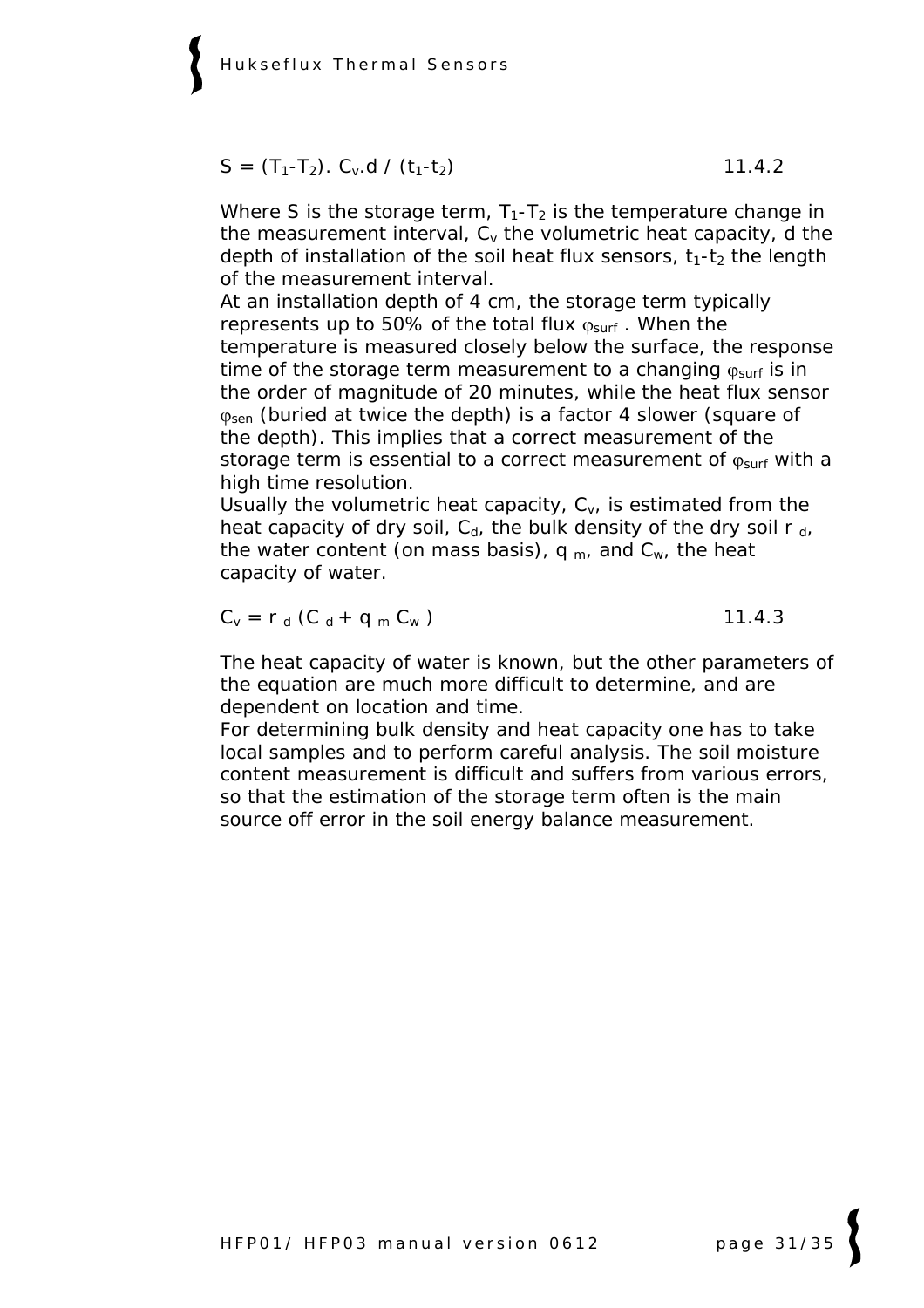#### **11.5 Appendix on heat transfer in building physics**

Note: All units used in this appendix are clarified in the text. Not all units in this appendix are mentioned in the list of symbols.

Heat is transferred by radiation, convection and conduction.

In most studies of buildings, the main sources of heat during the daytime are the solar radiation and the convective transfer from the outside air to the walls. During the night only convection remains. The maximum power of the sun on a horizontal surface is about 1500 W/m<sup>2</sup> in case of a bright sun at noon. The solar radiation on a non horizontal wall is mainly determined by the direct beam (contrary to the diffuse) solar radiation. The direct beam solar radiation is extremely variable in both intensity and direction during the day.

The convective transport of heat from the wall to the air,  $\varphi_{air}$ , is a function of the heat transfer coefficient,  $C_{tr}$ , and the temperature difference between air and sensor,  $T_{air}$  -  $T_{sen}$ .

 $\varphi_{\text{air}} = C_{\text{tr}} \left( T_{\text{air}} - T_{\text{sen}} \right)$  11.5.1

In buildings, under indoor conditions we can expect wind speeds of 1 m/s. Working environments will 90% of the cases have wind speeds below 0.5 m/s. Under outdoor conditions up to 30 m/s can be considered normal, with 90% of the cases below 15m/s.

A reasonable approximation of the heat transfer coefficient at moderate wind speeds is given by:

 $C_{tr} = 5 + 4 V_{wind}$  11.5.2

With  $C_{tr}$  in W/m<sub>2</sub>K and in V<sub>wind</sub> m/s.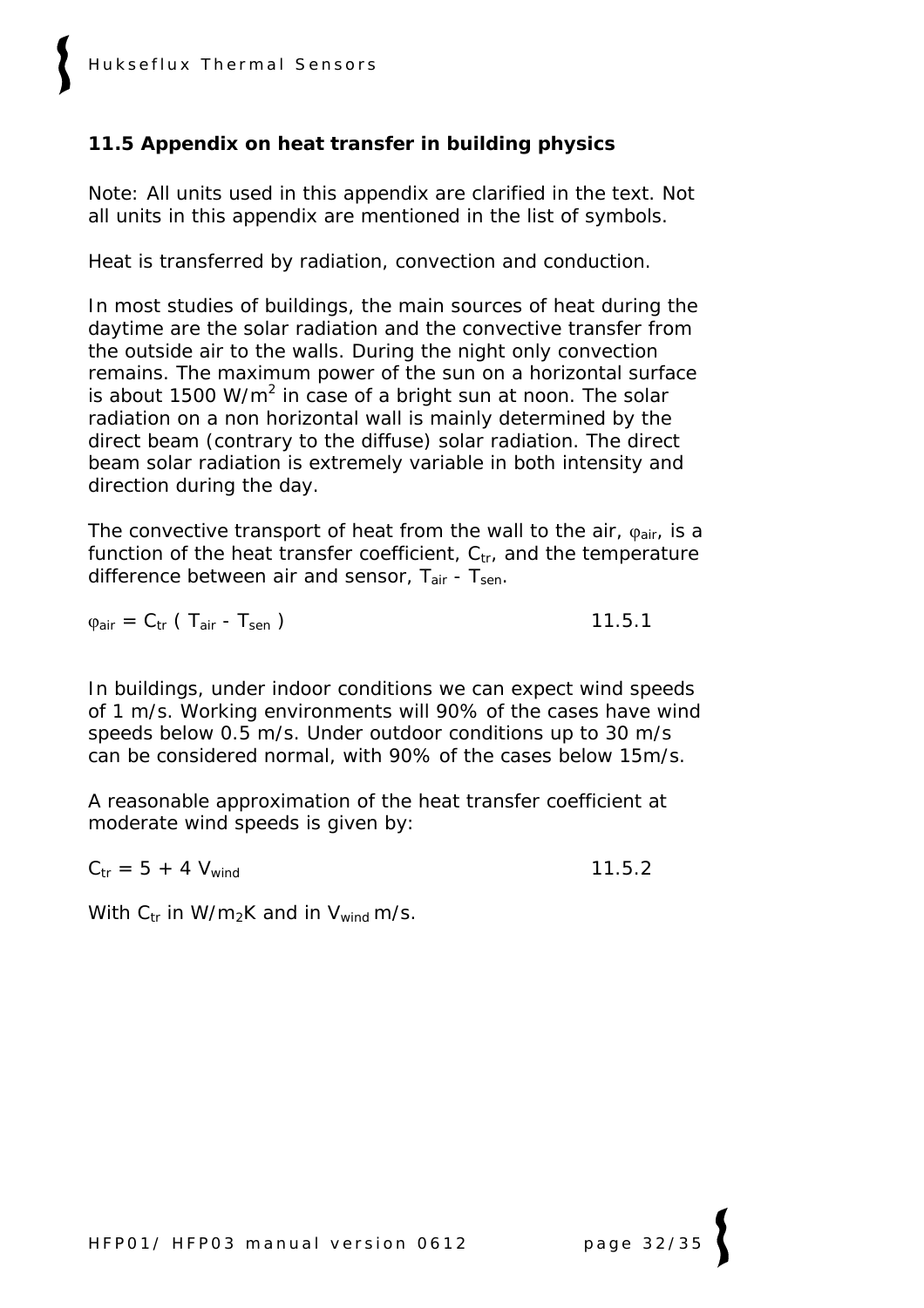#### **11.6 Appendix on HFP03**

HFP03 is an ultra sensitive sensor for heatflux measurement of small heat fluxes through soil, walls and building envelopes. HFP03 has been built specifically for applications where one needs to detect small flux levels, in the order of less than 10 W/m<sup>2</sup>. Differences are

|                               | HFP01                         | HFP03                          |
|-------------------------------|-------------------------------|--------------------------------|
| Sensitivity                   | 50 $\mu$ V/ W.m <sup>-2</sup> | 500 $\mu$ V/ W.m <sup>-2</sup> |
| <b>Diameter</b>               | 80 mm                         | $172 \text{ mm}$               |
| Resistance                    | $2\Omega$                     | 18 $\Omega$                    |
| Weight including 5<br>m cable | $0.2$ kg                      | $0.8$ kg                       |

Table 11.6.1 *Differences between HFP01 and HFP03*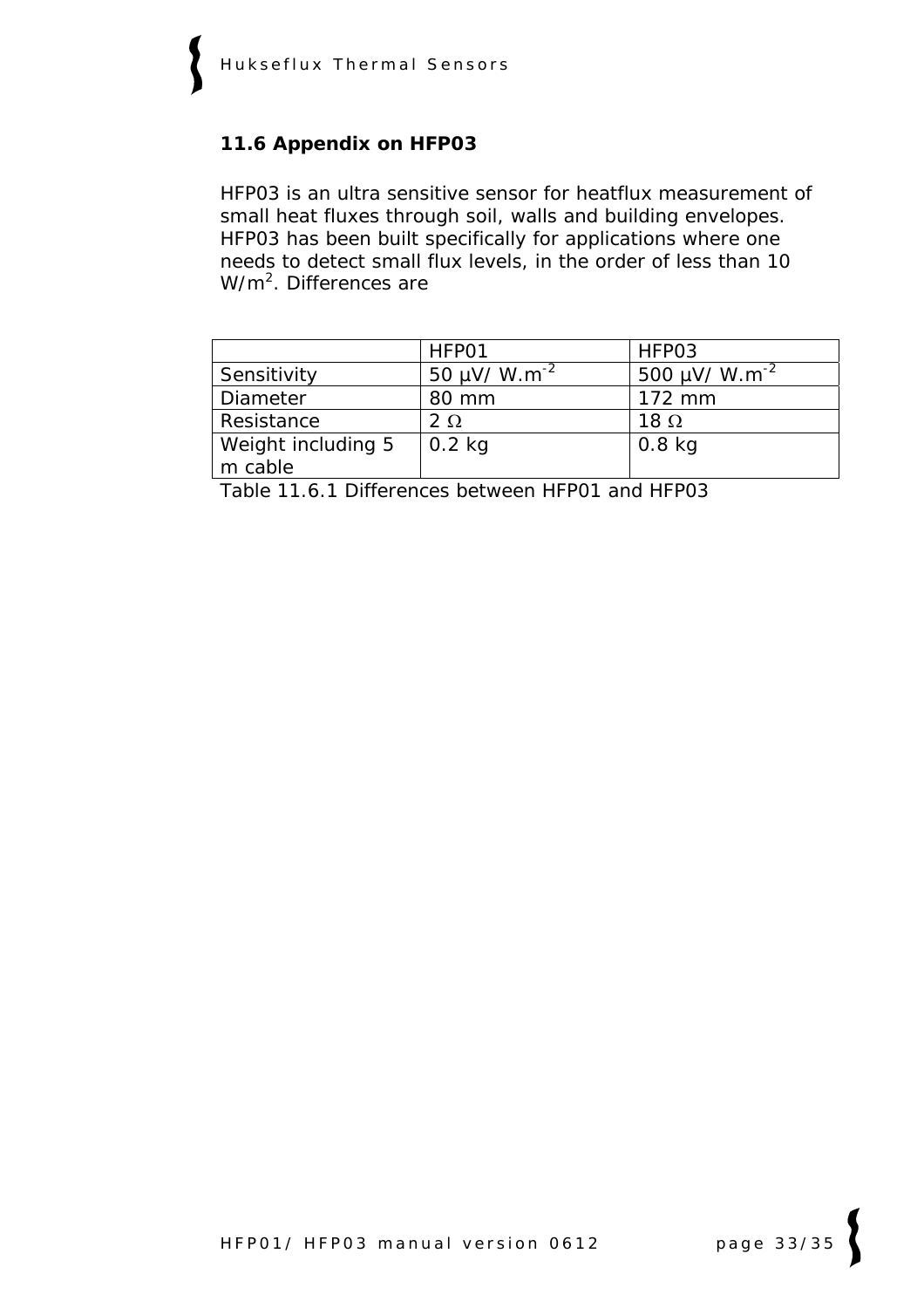



Figure 11.6.1 *HFP03 heat flux plate dimensions: (1) sensor area, (2) guard of ceramics-plastic composite, (3) cable, standard length 5 m. All dimensions are in mm.*